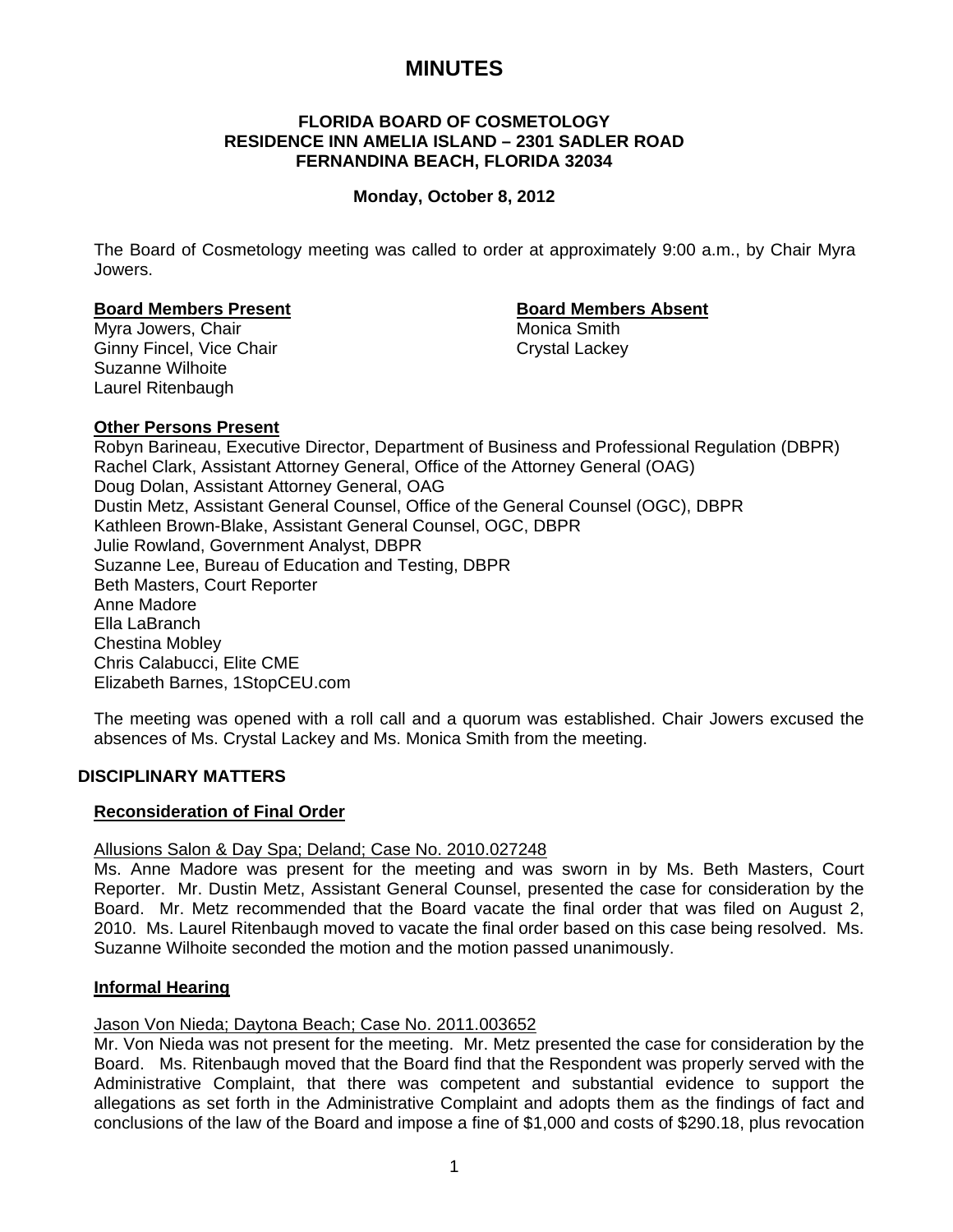of cosmetology license CL229629. Ms. Wilhoite seconded the motion and the motion passed unanimously.

## **Motion for Waiver of Rights and Final Order**

Mr. Metz presented the following cases for consideration by the Board. The Board found that the Respondent was properly served with the Administrative Complaint, the Respondent failed to respond within 21 days thereby waiving their right to elect a hearing in this matter, that the Board accept the allegations as stated in the Administrative Complaint and adopt them as the findings of fact and conclusions of law of the Board and imposed the penalties shown below:

## Julie Betancourt; Boynton Beach; Case No. 2011.043247

Ms. Betancourt was not present for the meeting. Ms. Ritenbaugh moved that the Board impose a fine of \$500 and costs of \$73.01, to be paid over a period of six months, with the first payment of \$73.01 due within 30 days of the final order and five monthly payments of \$100 each, plus six months stayed suspension against full specialist license FS879037. In the event the Respondent fails to comply with the terms of the final order, the stay shall be lifted and the full specialist license will be suspended. Ms. Wilhoite seconded the motion and the motion passed unanimously.

## Kane Braiding Beauty Salon; Orlando; Case No. 2011.042120

The Respondent was not present for the meeting. Ms. Ritenbaugh moved that the Board impose a fine of \$500 and costs of \$46.75, to be paid over a period of six months, with the first payment of \$46.75 due within 30 days of the final order and five monthly payments of \$100 each, re-inspection within six months, plus six months stayed suspension against cosmetology salon license CE9972883. In the event the Respondent fails to comply with the terms of the final order, the stay shall be lifted and the cosmetology salon license will be suspended. Ms. Wilhoite seconded the motion and the motion passed unanimously.

### Kenneth Carl Salons and Kenneth Carl Grondin; Ft. Myers; Case Nos. 2011.052565 and 2010.036825

The Respondents were not present for the meeting. Ms. Wilhoite moved that the Board impose a fine of \$1,000 and costs of \$284.02, to be paid over a period of six months, with the first payment of \$284.02 due within 30 days of the final order and five monthly payments of \$200 each, plus six months stayed suspension against cosmetology license CL1182489 and cosmetology salon license CE9971668. In the event the Respondents fail to comply with the terms of the final order, the stay shall be lifted and the cosmetology salon license and the cosmetology license will be suspended. Vice Chair Ginny Fincel seconded the motion and the motion passed unanimously.

## Legacy Hair Salon; Orlando; Case No. 2010.058877

The Respondent was not present for the meeting. Ms. Ritenbaugh moved that the Board impose a fine of \$550 and costs of \$94.21, to be paid over a period of six months, with the first payment of \$94.21 due within 30 days of the final order and five monthly payments of \$110 each, re-inspection within six months, plus six months stayed suspension against cosmetology salon license CE9979254. In the event the Respondent fails to comply with the terms of the final order, the stay shall be lifted and the cosmetology salon license will be suspended. Ms. Wilhoite seconded the motion and the motion passed unanimously.

## Nicole Schubert; Bradenton; Case No. 2011.012578

Ms. Schubert was not present for the meeting. Ms. Ritenbaugh moved that the Board impose a fine of \$700 and costs of \$176.04, to be paid over a period of six months, with the first payment of \$176.04 due within 30 days of the final order and five monthly payments of \$140 each, plus revocation of body wrapping registration BW5260. Ms. Wilhoite seconded the motion and the motion passed unanimously.

#### Crystal Spain; Boca Raton; Case No. 2011.042137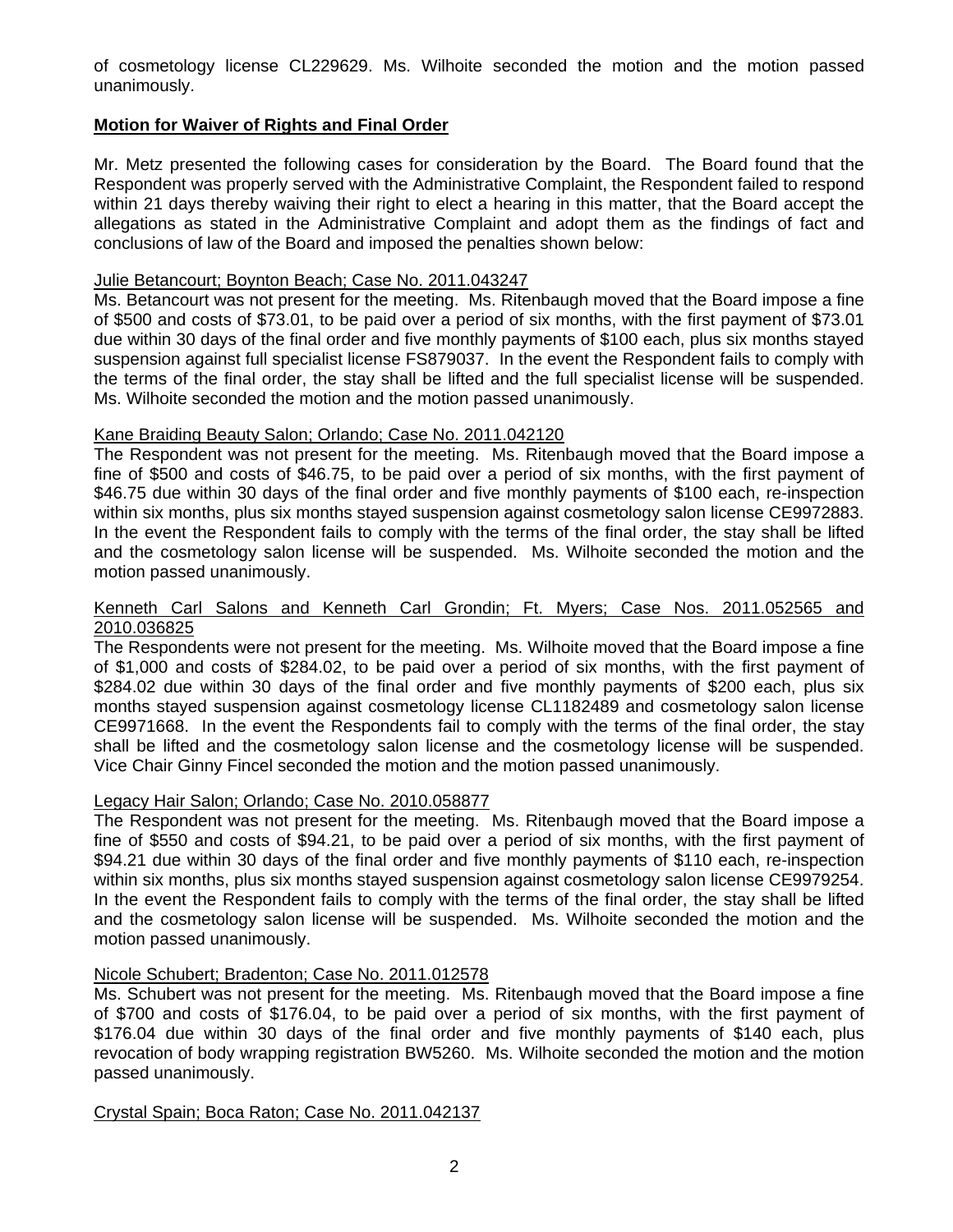Ms. Spain was present for the meeting and was sworn in by the Court Reporter. Vice Chair Fincel moved that the Board impose a fine of \$500 and costs of \$67.94, to be paid over a period of six months, with the first payment of \$67.94 due within 30 days of the final order and five monthly payments of \$100 each, plus six months stayed suspension against hair braiding registration HB981. In the event the Respondent fails to comply with the terms of the final order, the stay shall be lifted and the hair braiding registration will be suspended. Vice Chair Fincel seconded the motion and the motion passed unanimously.

### Lisa Tran, d/b/a Lush Nail Bar and Hair Salon; Orlando; Case No. 2009.057695

Ms. Tran was not present for the meeting. Ms. Wilhoite moved that the Board impose a fine of \$500 and costs of \$219.80, to be paid over a period of six months, with the first payment of \$219.80 due within 30 days of the final order and five monthly payments of \$100 each, plus six months stayed suspension against full specialist license FS868233. In the event the Respondent fails to comply with the terms of the final order, the stay shall be lifted and the full specialist license will be suspended. Vice Chair Fincel seconded the motion and the motion passed unanimously.

## **Settlement Stipulation**

## Vince A. Neille; Coral Springs; Case No. 2011.031813

Mr. Neille was not present for the meeting. Ms. Ritenbaugh moved that the Board reject the Stipulation of the parties and dismiss the case as the final order has been paid in full. Ms. Wilhoite seconded the motion and the motion passed unanimously.

## **Motion for Entry of Final Order**

## Tammy Nails and Hha Hoang Nguyen; Sebastian; Case Nos. 2011.027384 and 2011.027372

The Respondents were not present for the meeting. Ms. Wilhoite moved that the Board impose a fine of \$1,200 and costs of \$249.95, to be paid over a period of six months, with the first payment of \$249.95 due within 30 days of the final order and five monthly payments of \$240 each, plus six months stayed suspension against cosmetology salon license CE9984913 and nail specialist license FV9531240. In the event the Respondent fails to comply with the terms of the final order, the stay shall be lifted and the cosmetology salon license and nail specialist license will be suspended. Vice Chair Fincel seconded the motion and the motion passed unanimously.

### **Department Attorney Report**

Mr. Metz informed the Board that as of September 18 2012, there were 312 open cosmetology cases in the legal section.

#### **APPLICATIONS**

#### **Initial HIV/AIDS Courses**

#### Danik Beauty Academy

After review, Ms. Ritenbaugh moved to approve the application with the following contingency: replace the word "patient" with "client" in the course outline. The correction must be submitted to the Executive Director within 30 days of the date of the order for approval. Ms. Wilhoite seconded the motion and the motion passed unanimously.

#### For Absolute Beauty LLC.

After review, Ms. Ritenbaugh moved to approve the application. Ms. Wilhoite seconded the motion and the motion passed unanimously.

Michael L. Stahl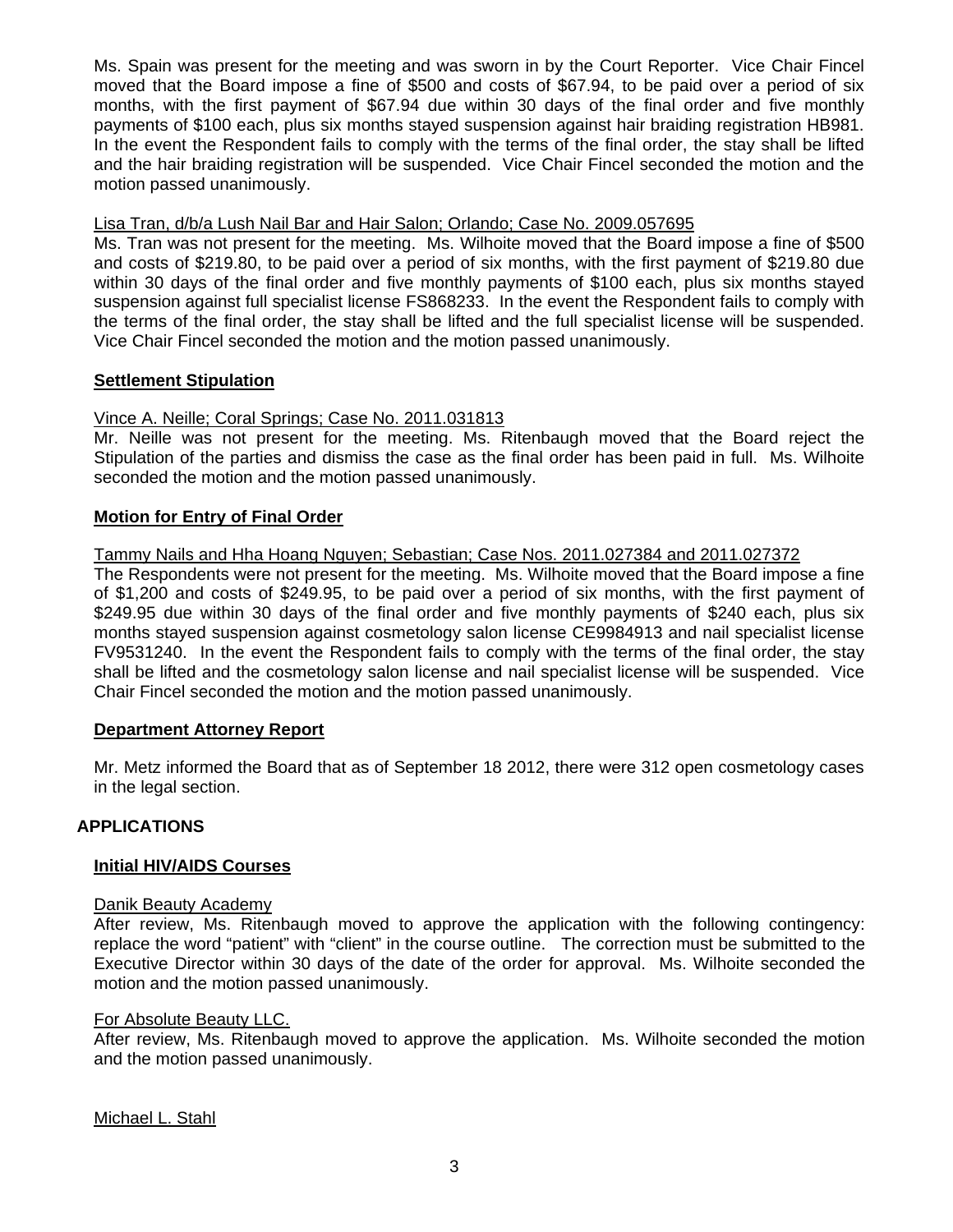After review, Ms. Ritenbaugh moved to approve the application with the following contingencies: remove all references to the use of formalin as a disinfectant in the course outline. The corrections must be submitted to the Executive Director within 30 days of the date of the order for approval. Ms. Wilhoite seconded the motion and the motion passed unanimously.

## **Continuing Education Providers and Courses**

Elite CME Inc.

*Course Application*

16 Hour CE Update for Florida Cosmetologists – 16 Hours Home Study/Video

Mr. Chris Calabucci was present for the meeting and was sworn in by the Court Reporter. After review, Ms. Ritenbaugh moved to approve the application with the following contingency: replace sentence "Using the same procedure as for the cleaners, apply the massage cream to the face, neck, shoulders and back" with "Using the same procedure as for the cleaners, apply the massage cream to the face, neck and shoulders" in the course outline. The correction must be submitted to the Executive Director within 30 days of the date of the order for approval. Ms. Wilhoite seconded the motion and the motion passed unanimously.

Elite CME Inc.

*Course Application*

16 Hour CE Update for Florida Estheticians – 16 Hours Home Study/Video

Mr. Calabucci was present for the meeting. After review, Vice Chair Fincel moved to approve the application. Ms. Ritenbaugh seconded the motion and the motion passed unanimously.

Elite CME Inc.

*Course Application*

16 Hour CE Update for Florida Nail Technicians – 16 Hours Home Study/Video

Mr. Calabucci was present for the meeting. After review, Vice Chair Fincel moved to approve the application. Ms. Ritenbaugh seconded the motion and the motion passed unanimously.

Michael L. Stahl

*Course Application*

Sanitation & Sterilization – 3 Hours Live Group Study / Cosmetology Conference/Trade Show / Home Study/Video / Internet

After review, Ms. Ritenbaugh moved to deny the application based on incorrect disinfection procedures. Ms. Wilhoite seconded the motion and the motion passed unanimously.

Michael L. Stahl

*Course Application*

Environmental Issues – 1 Hour Live Group Study / Cosmetology Conference/Trade Show / Home Study/Video / Internet

After review, Chair Jowers moved to deny the application based on outdated references and incorrect disinfection procedures. Ms. Wilhoite seconded the motion and the motion passed unanimously.

Skin Love, LLC.

*Course Application*

The Esthetician and Aromatherapy – 3 Hours Live Study Group / Cosmetology Conference/Tradeshow After review, Ms. Ritenbaugh moved to deny the application based on the course content being outside the scope of practice of Board of Cosmetology licensees. Ms. Wilhoite seconded the motion and the motion passed unanimously.

180Beauty.com *Course Application / Provider Application*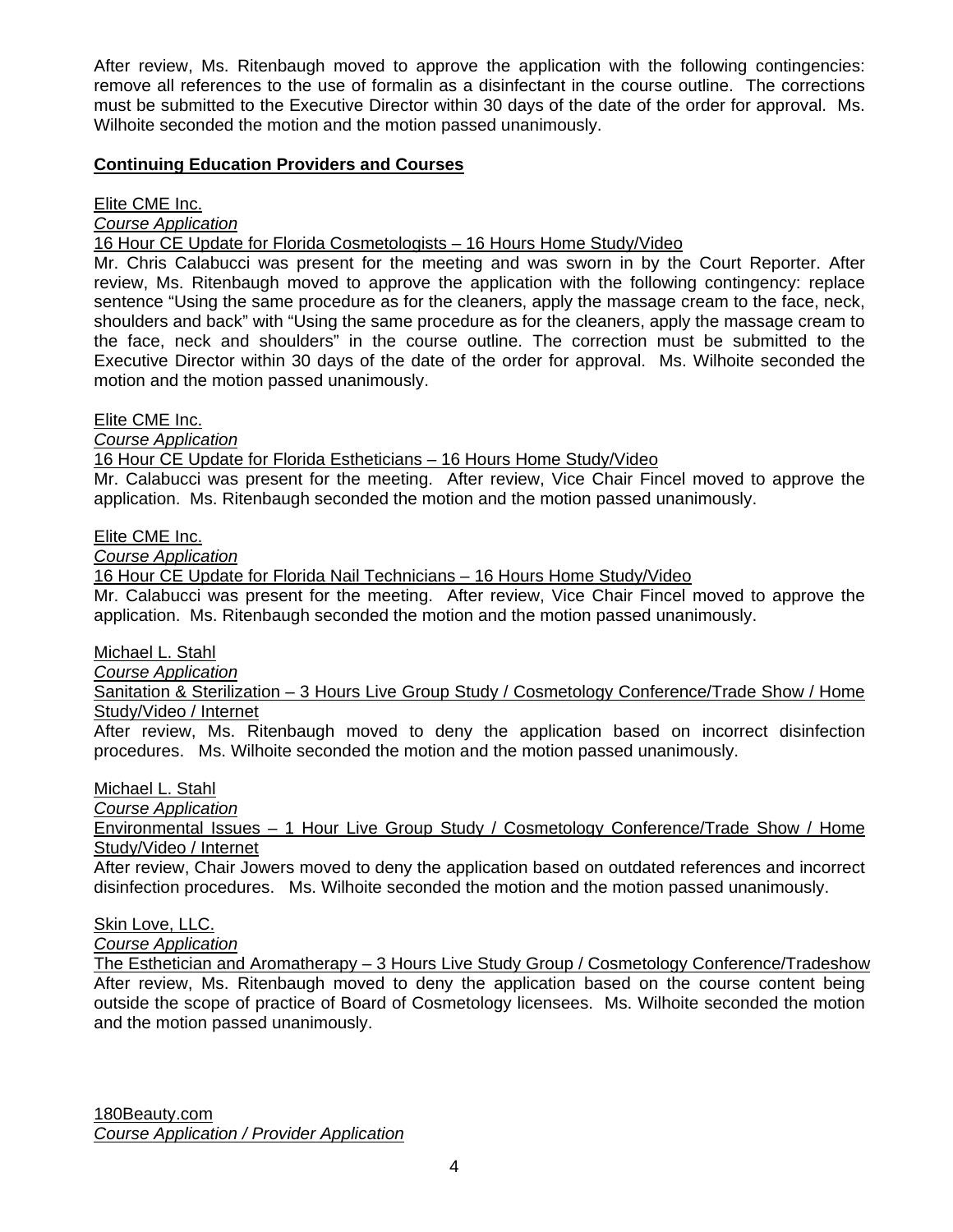### 16 Hour CE All Licenses FLCO200 – 16 Hours Home Study/Video / Internet

After review, Ms. Ritenbaugh moved to approve the provider application. Ms. Wilhoite seconded the motion and the motion passed unanimously.

After review, Ms. Ritenbaugh moved to deny the course application based on outdated references and incorrect disinfection procedures. Ms. Wilhoite seconded the motion and the motion passed unanimously.

#### Patti Biro and Associates

*Course Application*

Let's Rock Retail – 3 Hours Live Group Study

After review, Ms. Ritenbaugh moved to approve the course application. Vice Chair Fincel seconded the motion and the motion passed unanimously.

#### **Body Wrapping Courses**

#### 1stflhairbraiderschool.com

After review, Ms. Ritenbaugh moved to approve the application. Ms. Wilhoite seconded the motion and the motion passed unanimously.

## Angelical Info Health & Beauty Academy

After review, Ms. Ritenbaugh moved to deny the application based on the course content being outside the scope of practice of a body wrapping registration. Ms. Wilhoite seconded the motion and the motion passed unanimously.

#### Danik Beauty Academy

After review, Ms. Ritenbaugh moved to deny the application based on the course content being outside the scope of practice of a body wrapping registration. Ms. Wilhoite seconded the motion and the motion passed unanimously.

#### For Absolute Beauty LLC.

After review, Ms. Ritenbaugh moved to approve the application. Ms. Wilhoite seconded the motion and the motion passed unanimously.

#### Hair Dynamics Salon

After review, Ms. Ritenbaugh moved to approve the application. Ms. Wilhoite seconded the motion and the motion passed unanimously.

#### Postquam USA

After review, Ms. Ritenbaugh moved to approve the application. Ms. Wilhoite seconded the motion and the motion passed unanimously.

#### The Ultimate Weave Express

After review, Ms. Ritenbaugh moved to approve the application. Ms. Wilhoite seconded the motion and the motion passed unanimously.

### **Hair Braiding Courses**

#### 1stflhairbraiderschool.com

Ms. Elizabeth Barnes was present for the meeting and was sworn in by the Court Reporter. After review, Ms. Ritenbaugh moved to approve the application with the following contingency: correct the rate of hair growth reference in the course outline. The correction must be submitted to the Executive Director within 30 days of the date of the order for approval. Ms. Wilhoite seconded the motion and the motion passed unanimously.

#### Braids By Design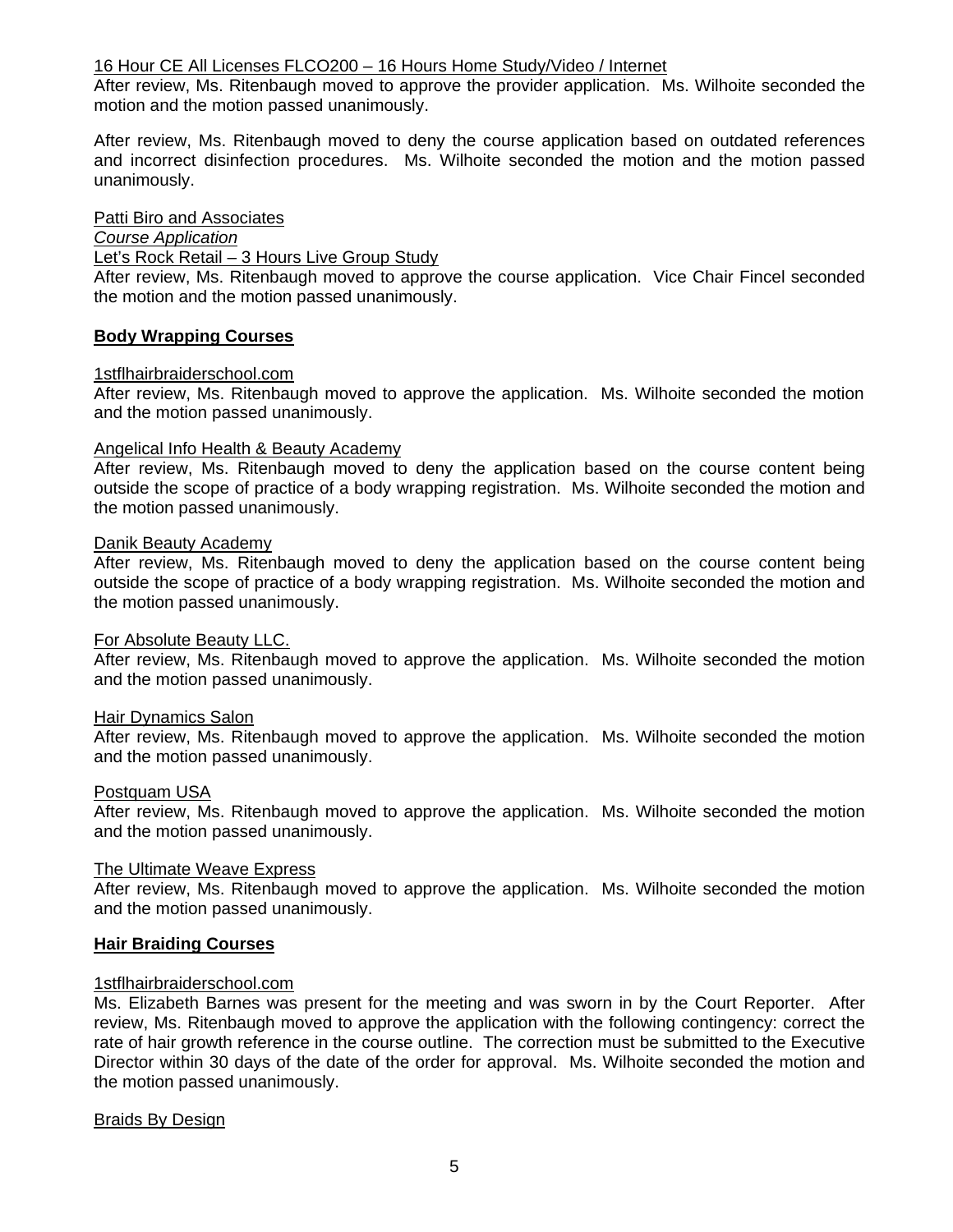Ms. Ella LaBranch and Ms. Chestina Mobley were present for the meeting and were sworn in by the Court Reporter. After review, Vice Chair Fincel moved to deny the application based on improper reference materials. Ms. Ritenbaugh seconded the motion and the motion passed unanimously.

### Elegance Inc.

After review, Ms. Ritenbaugh moved to approve the application. Vice Chair Fincel seconded the motion and the motion passed unanimously.

## For Absolute Beauty LLC.

After review, Ms. Ritenbaugh moved to approve the application with the following contingency: strike reference to hair wrapping in the course outline. The correction must be submitted to the Executive Director within 30 days of the date of the order for approval. Ms. Wilhoite seconded the motion and the motion passed unanimously.

## Keysha's Natural Haircare

After review, Ms. Ritenbaugh moved to approve the application. Ms. Wilhoite seconded the motion and the motion passed unanimously.

## Stylease Studios

After review, Ms. Ritenbaugh moved to approve the application. Ms. Wilhoite seconded the motion and the motion passed unanimously.

## **Hair Wrapping Courses**

## 1stflhairbraiderschool.com

Ms. Barnes was present for the meeting. After review, Vice Chair Fincel moved to approve the application with the following contingency: correct the rate of hair growth reference in the course outline. The correction must be submitted to the Executive Director within 30 days of the date of the order for approval. Ms. Ritenbaugh seconded the motion and the motion passed unanimously.

#### For Absolute Beauty LLC.

After review, Ms. Ritenbaugh moved to approve the application. Ms. Wilhoite seconded the motion and the motion passed unanimously.

#### Hair Dynamics Salon

After review, Ms. Ritenbaugh moved to approve the application. Ms. Wilhoite seconded the motion and the motion passed unanimously.

#### **Results of the Rules Workshop**

## Rule 61G5-31.004, Florida Administrative Code – Hair Braiding, Hair Wrapping, and Body Wrapping Course Requirements

The Board approved the following language:

(1) All hair braiding courses taught for purposes of qualifying an individual for initial registration as a hair braider shall be a two-day, 16-hour course; and, shall be approved by the Board prior to the course being taught for registration qualification purposes. To be considered for approval by the Board, the course shall consist of the following:

(a) 5 hours of instruction regarding HIV/AIDS and other communicable diseases. At the conclusion of this instruction a student shall be able to understand:

1. The causes of HIV/AIDS, hepatitis, tuberculosis, and other communicable diseases and how these diseases are spread;

2. The dangers associated with these diseases; and

3. How to avoid contamination from the diseases in the practice of hair braiding.

(b) 5 hours of instruction regarding sanitation and sterilization. At the conclusion of this instruction a student shall be able to understand: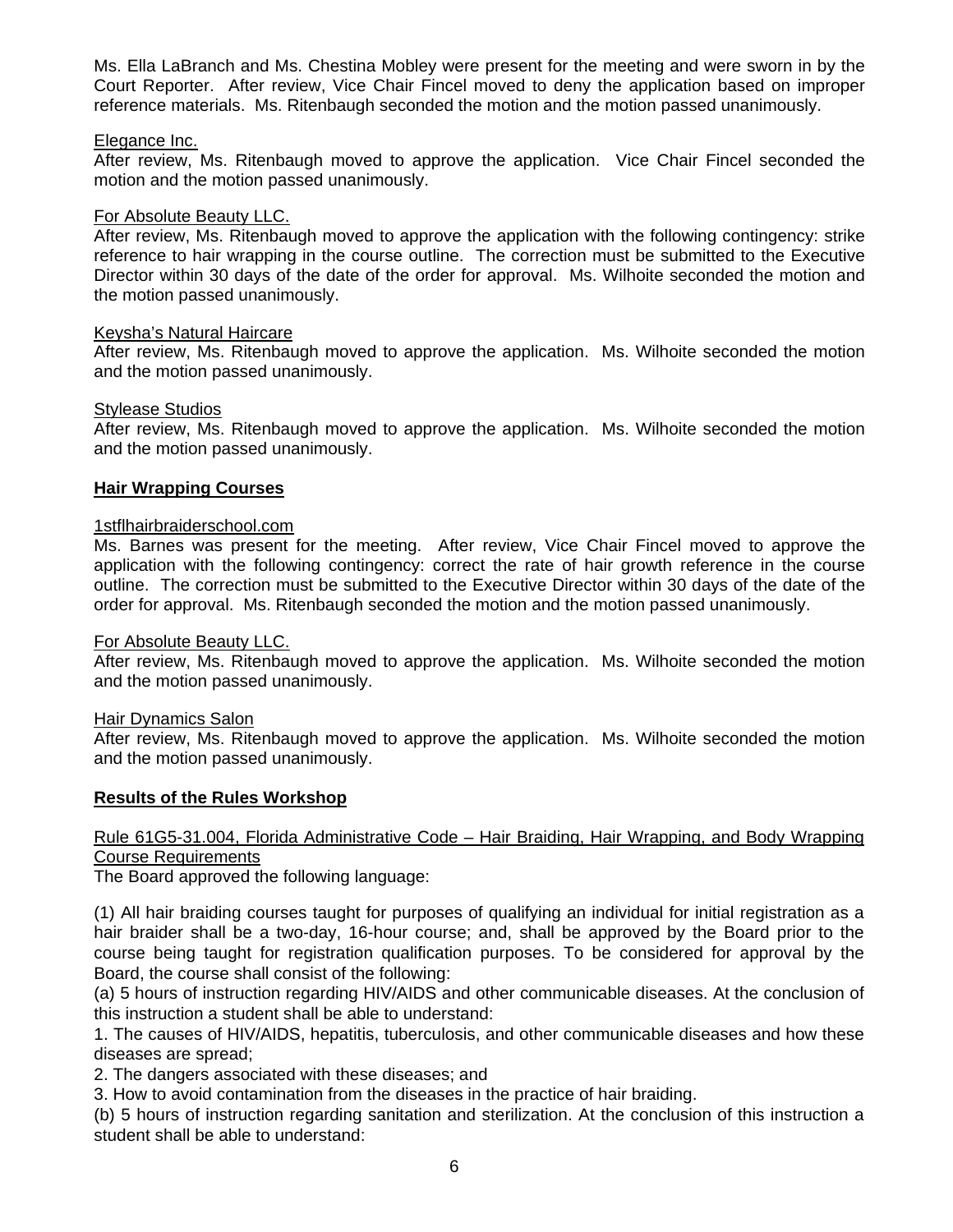1. Universal sanitation and sterilization precautions;

2. How to distinguish between disinfectants and antiseptics; and

3. How to sanitize hands and disinfect tools used in the practice of hair braiding.

(c) 4 hours of instruction regarding disorders and diseases of the scalp. At the conclusion of this instruction a student shall be able to understand:

1. Disorders and diseases of the scalp and how to distinguish between them; and

2. When hair braiding services can be performed on a client with disorders or diseases of the scalp.

(d) 2 hours of instruction regarding the laws and rules of the Board which affect and govern the practice of hair braiding. At the conclusion of this instruction a student shall be able to understand:

1. The laws and rules of the Board that protect the health, safety, and welfare of the consumer;

2. The laws and rules of the Board that determine where and when an individual may legally practice hair braiding;

3. The function of the Board of Cosmetology, how its members are appointed, and their duties;

4. The laws and rules of the Board which specify prohibited conduct, and the penalties for failure to follow the laws and rules; and

5. The dates, fees, and requirements for renewal of a hair braiding registration.

(2) All hair wrapping courses taught for purposes of qualifying an individual for initial registration as a hair wrapper shall be a one-day, 6-hour course; and, shall be approved by the Board prior to the course being taught for registration qualification purposes. To be considered for approval by the Board, the course shall consist of the following:

(a) Two (2) hours of instruction regarding HIV/AIDS and other communicable diseases. At the conclusion of this instruction, a student shall be able to understand:

1. The causes of HIV/AIDS, hepatitis, tuberculosis, and other communicable diseases and how these diseases are spread;

2. The dangers associated with these diseases; and

3. How to avoid contamination from the diseases in the practice of hair wrapping.

(b) Two (2) hours of instruction regarding sanitation and sterilization. At the conclusion of this instruction, a student shall be able to understand:

1. Universal sanitation and sterilization precautions;

2. How to distinguish between disinfectants and antiseptics; and

3. How to sanitize hands and disinfect tools used in the practice of hair wrapping.

(c) One (1) hour of instruction regarding disorders and diseases of the scalp. At the conclusion of this instruction, a student shall be able to understand:

1. disorders and diseases of the scalp and how to distinguish between them; and

2. when hair wrapping services can be performed on a patron with disorders or diseases of the scalp.

(d) One (1) hour of instruction regarding the laws and rules of the Board which affect and govern the practice of hair wrapping. At the conclusion of this instruction, a student shall be able to understand:

1. The laws and rules of the Board that protect the health, safety, and welfare of the consumer;

2. The laws and rules of the Board that determine where and when an individual may legally practice hair wrapping;

3. The function of the Board of Cosmetology, how its members are appointed, and their duties;

4. The laws and rules of the Board which specify prohibited conduct, and the penalties for failure to follow the laws and rules;

5. The dates, fees, and requirements for renewal of a hair wrapping registration.

(3) All body wrapping courses taught for purposes of qualifying an individual for initial registration as a body wrapper shall be a two-day, 12-hour course; and, shall be approved by the Board prior to the course being taught for registration qualification purposes. To be considered for approval by the Board, the course shall consist of the following:

(a) Three (3) hours of instruction regarding HIV/AIDS and other communicable diseases. At the conclusion of this instruction, a student shall be able to understand:

1. The causes of HIV/AIDS, hepatitis, tuberculosis, and other communicable diseases and how these diseases are spread;

2. The dangers associated with these diseases; and,

3. How to avoid contamination from the diseases in the practice of body wrapping.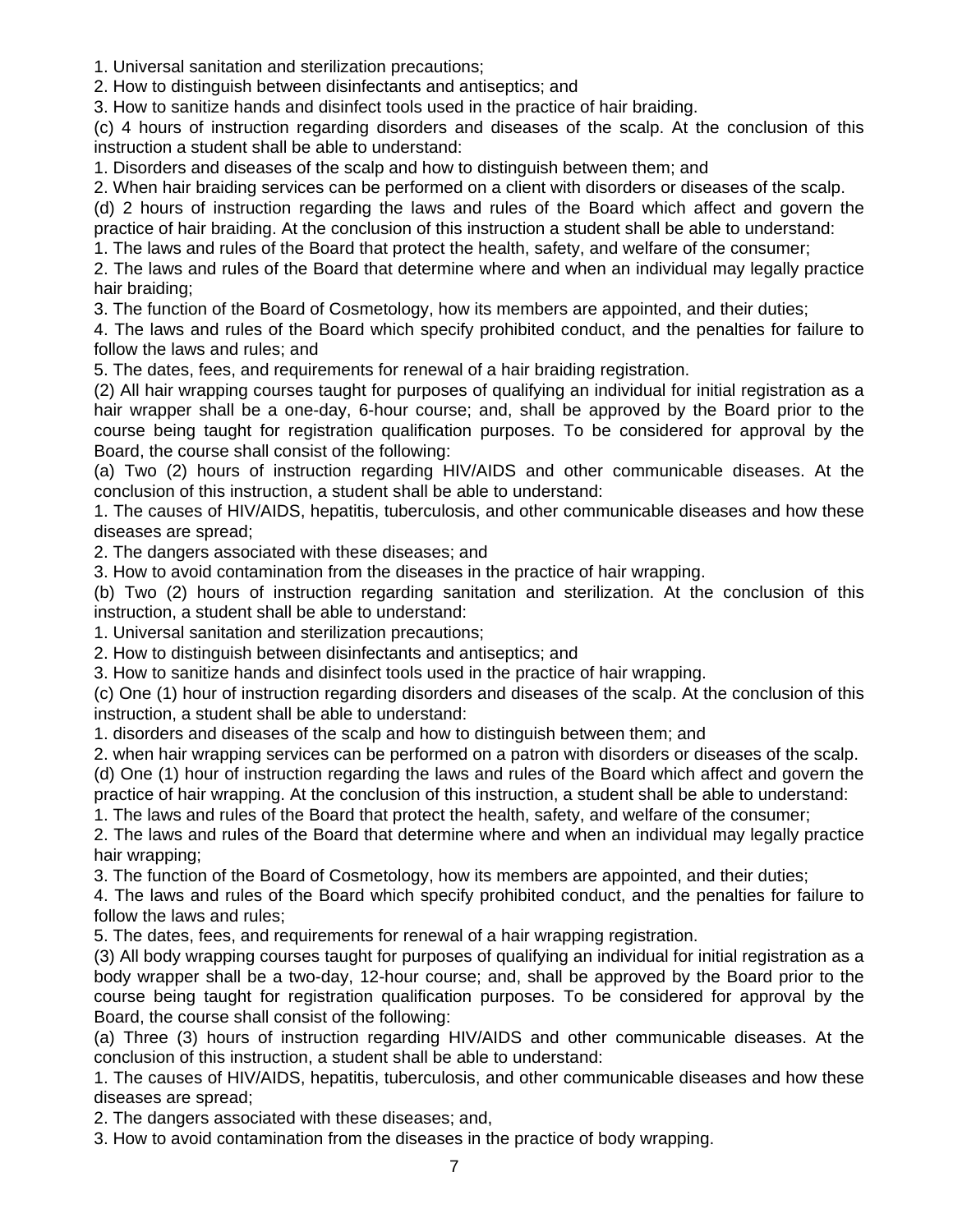(b) Four (4) hours of instruction regarding sanitation and sterilization. At the conclusion of this instruction, a student shall be able to understand:

1. Universal sanitation and sterilization precautions;

2. How to distinguish between disinfectants and antiseptics; and,

3. How to sanitize hands and disinfect tools used in the practice of body wrapping.

(c) Four (4) hour of instruction regarding disorders and diseases of the skin. At the conclusion of this instruction, a student shall be able to understand:

1. Disorders and diseases of the skin and how to distinguish between them; and,

2. When skin wrapping services can be performed on a patron with disorders or diseases of the skin. (d) One (1) hour of instruction regarding laws and rules of the Board which affecting and govern the practice of body wrapping. At the conclusion of this instruction, a student shall be able to understand:

1. The laws and rules of the Board that protect the health, safety, and welfare of the consumer;

2. The laws and rules of the Board that determine where and when an individual may legally practice body wrapping;

3. The function of the Board of Cosmetology, how its members are appointed, and their duties;

4. The laws and rules of the Board which specify prohibited conduct, and the penalties for failure to follow the laws and rules;

5. The dates, fees, and requirements for renewal of a body wrapping registration.

(4) All proposed hair braiding, hair wrapping, or body wrapping courses must be submitted for presentation to the Board no later than 30 days prior to the next regularly scheduled meeting of the Board at which the proposed course is to be considered for approval. No hair braiding, hair wrapping, or body wrapping course may be taught for credit towards the initial hair braiding, hair wrapping, or body wrapping registration requirements until it has been reviewed and approved by the Board.

(5) All providers of hair braiding, hair wrapping, and body wrapping courses shall provide to all individuals who successfully complete the course a certificate of completion which shall indicate the title of the course completed, the provider's name, the student name, the date of the course, and the total number of hours successfully completed.

The Board agreed that there should no longer be a requirement for the hair braiding, hair wrapping and body wrapping courses to be offered only in-person. The Board agreed to strike all references to the total number of days for a course offering. They also agreed that source publication dates should be included in the course materials and that a complete copy of the course as will be provided to the licensee should be required for submission with the course application.

## Rule 61G5-20.002, Florida Administrative Code – Salon Requirements

The Board approved the following language. They also asked Mr. Doug Dolan, Assistant Attorney General, to research federal laws regarding the allowance of service animals in public places for possible incorporation in the rule.

(1) Prior to opening a salon, the owner shall:

(a) Submit an application on forms prescribed by the Department of Business and Professional Regulation; and

(b) Pay the required registration fee as outlined in the fee schedule in Rule 61G5-24.005, F.A.C.; and (c) Meet the safety and sanitary requirements as listed below and these requirements shall continue in full force and effect for the life of the salon:

1. Ventilation and Cleanliness: Each salon shall be kept well ventilated. The walls, ceilings, furniture and equipment shall be kept clean and free from dust. Hair must not be allowed to accumulate on the floor of the salon. Hair must be deposited in a closed container. Each salon which provides services for the extending or sculpturing of nails shall provide such services in a separate area which is adequately ventilated for the safe dispersion of all fumes resulting from the services.

2. Toilet and Lavatory Facilities: Each salon shall provide – on the premises or in the same building as, and within 300 feet of, the salon – adequate toilet and lavatory facilities. To be adequate, such facilities shall have at least one toilet and one sink with running water. Such facilities shall be equipped with toilet tissue, soap dispenser with soap or other hand cleaning material, sanitary towels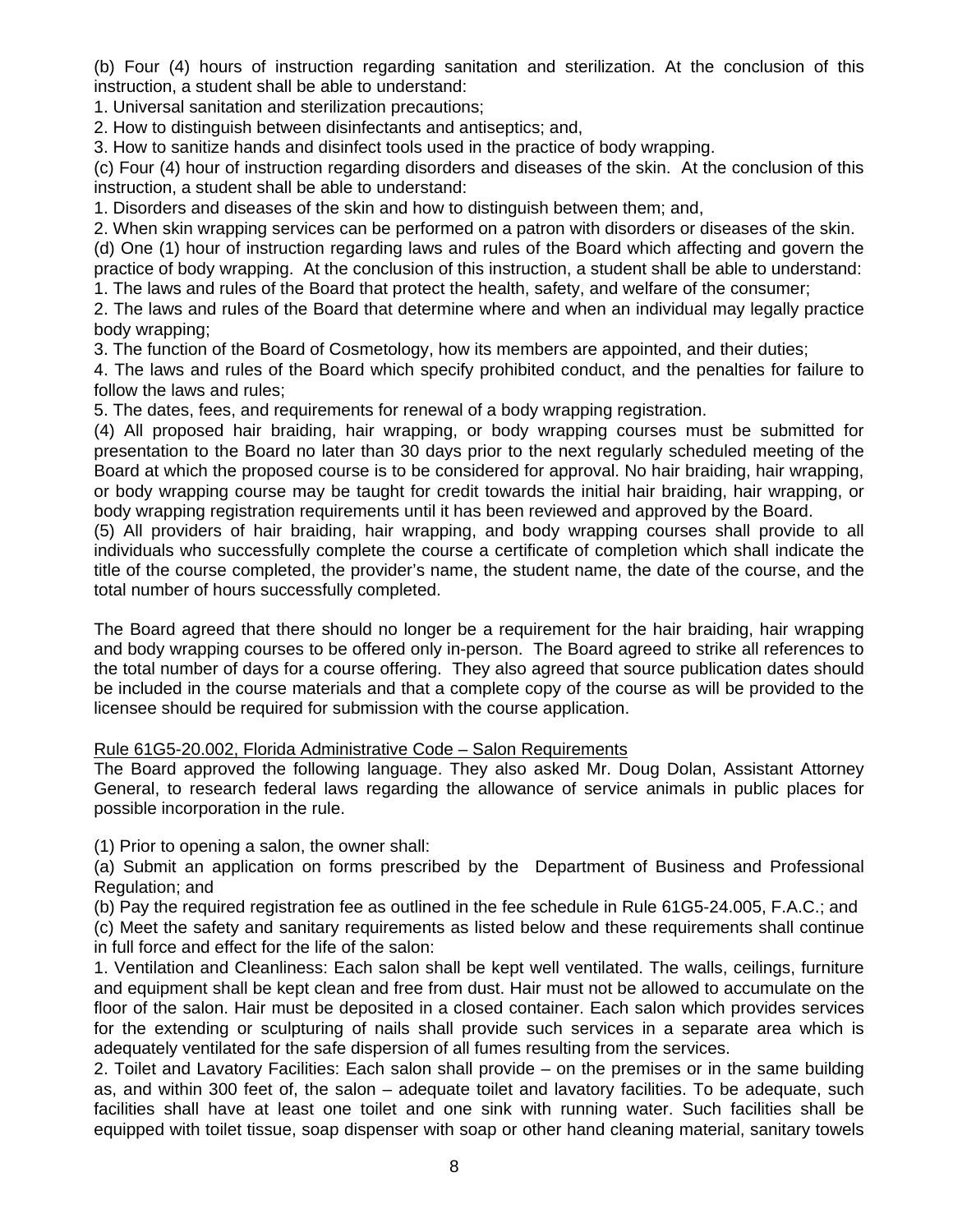or other hand-drying device such as a wall-mounted electric blow dryer, and waste receptacle. Such facilities and all of the foregoing fixtures and components shall be kept clean, in good repair, welllighted, and adequately ventilated to remove objectionable odors.

3. A salon, or specialty salon may be located at a place of residence. Salon facilities must be separated from the living quarters by a permanent wall construction. A separate entrance shall be provided to allow entry to the salon other than from the living quarters. Toilet and lavatory facilities shall comply with subparagraph (c)2. above and shall have an entrance from the salon other than the living quarters.

 4. Animals: No animals or pets shall be allowed in a salon, with the exception of fish kept in closed aquariums, or trained animals to assist the hearing impaired, visually impaired, or the physically disabled.

 5. Shampoo Bowls: Each salon shall have shampoo bowls equipped with hot and cold running water. The shampoo bowls shall be located in the area where cosmetology services are being performed. A specialty salon that exclusively provides specialty services, as defined in Section 477.013(6), F.S., need not have a shampoo bowl, but must have a sink or lavatory equipped with hot and cold running water on the premises of the salon.

 (d) Comply with all local building and fire codes. These requirements shall continue in full force and effect for the life of the salon.

(2) Each salon shall comply with the following:

 (a) Linens: Each salon shall keep clean linens in a closed, dustproof cabinet. All soiled linens must be kept in a closed receptacle. Soiled linens may be kept in open containers if entirely separated from the area in which cosmetology services are rendered to the public. A sanitary towel or neck strip shall be placed around the patron's neck to avoid direct contact of the shampoo cape with a patron's skin.

(b) Containers: Salons must use containers for waving lotions and other preparations of such type as will prevent contamination of the unused portion. All creams shall be removed from containers by spatulas.

(c) Sterilization and Disinfection: The use of a brush, comb or other article on more than one patron without being disinfected is prohibited. Each salon is required to have sufficient combs, brushes, and implements to allow for adequate disinfecting practices. Combs or other instruments shall not be carried in pockets.

(d) Sanitizers: All salons shall be equipped with and utilize wet sanitizers with hospital level disinfectant or EPA approved disinfectant, sufficient to allow for disinfecting practices.

1. A wet sanitizer is any receptacle containing a disinfectant solution and large enough to allow for a complete immersion of the articles. A cover shall be provided.

2. Disinfecting methods which are effective and approved for salons: First, clean articles with soap and water, completely immerse in a chemical solution that is hospital level or EPA approved disinfectant as follows:

a. Combs and brushes, remove hair first and immerse in hospital level or EPA approved disinfectant;

b. Metallic instrument, immerse in hospital level for EPA approved disinfectant;

c. Instruments with cutting edge, wipe with a hospital level or EPA approved disinfectant; or

d. Implements may be immersed in a hospital level or EPA approved disinfectant solution.

3. For purposes of this rule, a "hospital level disinfectant or EPA approved disinfectant" shall mean the following:

a. For all combs, brushes, metallic instruments, instruments with a cutting edge, and implements that have not come into contact with blood or body fluids, a disinfectant that indicates on its label that it has been registered with the EPA as a hospital grade bacterial, virucidal and fungicidal disinfectant;

b. For all combs, brushes, metallic instruments with a cutting edge, and implements that have come into contact with blood or body fluids, a disinfectant that indicates on its label that it has been registered with the EPA as a tuberculocidal disinfectant, in accordance with 29 C.F.R. 1910.1030.

4. All disinfectants shall be mixed and used according to the manufacturer's directions.

(e) After cleaning and disinfecting, articles shall be stored in a clean, closed cabinet or container until used. Undisinfected articles such as pens, pencils, money, paper, mail, etc., shall not be kept in the same container or cabinet. For the purpose of recharging, rechargeable clippers may be stored in an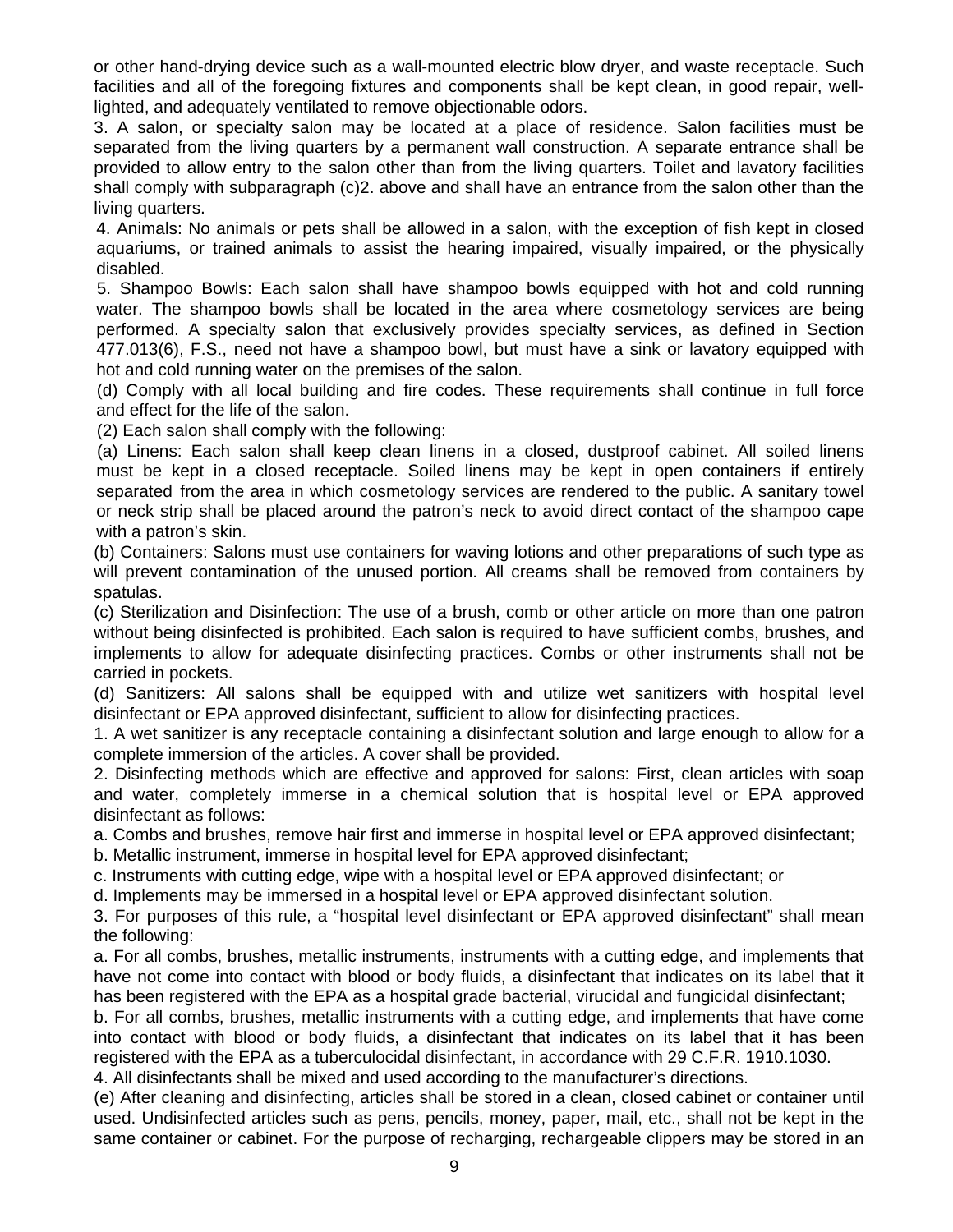area other than in a closed cabinet or container, provided such area is clean and provided the cutting edges of such clippers have been disinfected.

(f) Ultra Violet Irradiation may be used to store articles and instruments after they have been cleansed and disinfected.

(g) Pedicure Equipment Sterilization and Disinfection:

The following cleaning and disinfection procedures must be used for any pedicure equipment that holds water, including sinks, bowls, basins, pipe-less spas, and whirlpool spas:

1. After each client, all pedicure units must be cleaned with a low-foaming soap or detergent with water to remove all visible debris, then disinfected with an EPA registered hospital grade bactericidal, fungicidal, virucidal, and pseudomonacidal disinfectant used according to manufacturers instructions for at least ten (10) minutes. If the pipe-free foot spa has a foot plate, it should be removed and the area beneath it cleaned, rinsed, and wiped dry.

2. At the end of each day of use, the following procedures shall be used:

a. All filter screens in whirlpool pedicure spas or basins for all types of foot spas must be sanitized. All visible debris in the screen and the inlet must be removed and cleaned with a low-foaming soap or detergent and water. For pipe-free systems, the jet components or foot plate must be removed and cleaned and any debris removed. The screen, jet, or foot plate must be completely immersed in an EPA registered, hospital grade bactericidal, fungicidal, virucidal, and pseudomonacidal disinfectant that is used according to manufacturer's instructions. The screen, jet, or foot plate must be replaced after disinfection is completed and the system is flushed with warm water and low-foaming soap for 5 minutes, rinsed, and drained.

b. After the above procedures are completed, the basin should be filled with clean water and the correct amount of EPA registered disinfectant. The solution must be circulated through foot spa system for 10 minutes and the unit then turned off. The solution should remain in the basin for at least 6 to 10 hours. Before using the equipment again, the basin system must be drained and flushed with clean water.

3. Once each week, subsequent to completing the required end-of-day cleaning procedures, the basin must be filled with a solution of water containing one teaspoon of 5.25% bleach for each gallon of water. The solution must be circulated through the spa system for 5 to 10 minutes and then the solution must sit in the basin for at least 6 hours. Before use, the system must be drained and flushed.

4. A record or log book containing the dates and times of all pedicure cleaning and disinfection procedures must be documented and kept in the pedicure area by the salon and made available for review upon request by a consumer or a Department inspector.

(3) No cosmetology or specialty salon shall be operated in the same licensed space allocation with any other business which adversely affects the sanitation of the salon, or in the same licensed space allocation with a school teaching cosmetology or a specialty licensed under Chapter 477, F.S., or in any other location, space, or environment which adversely affects the sanitation of the salon. In order to control the required space and maintain proper sanitation, where a salon adjoins such other business or school, or such other location, space or environment, there must be permanent walls separating the salon from the other business, school, location, space, or environment and there must be separate and distinctly marked entrances for each.

(4) Evidence that the full salon contains a minimum of 200 square feet of floor space. No more than two (2) cosmetologists or specialists may be employed in a salon which has only the minimum floor space.

(5) A specialty salon offering only one of the regulated specialties shall evidence a minimum of 100 square feet used in the performance of the specialty service and shall meet all the sanitation requirements stated in this section. No more than one specialist or cosmetologist may be employed in a specialty salon with only the minimum floor space. An additional 50 square feet will be required for each additional specialist or cosmetologist employed.

(6) For purposes of this rule, "permanent wall" means a vertical continuous structure of wood, plaster, masonry, or other similar building material, which is physically connected to a salon's floor and ceiling, and which serves to delineate and protect the salon.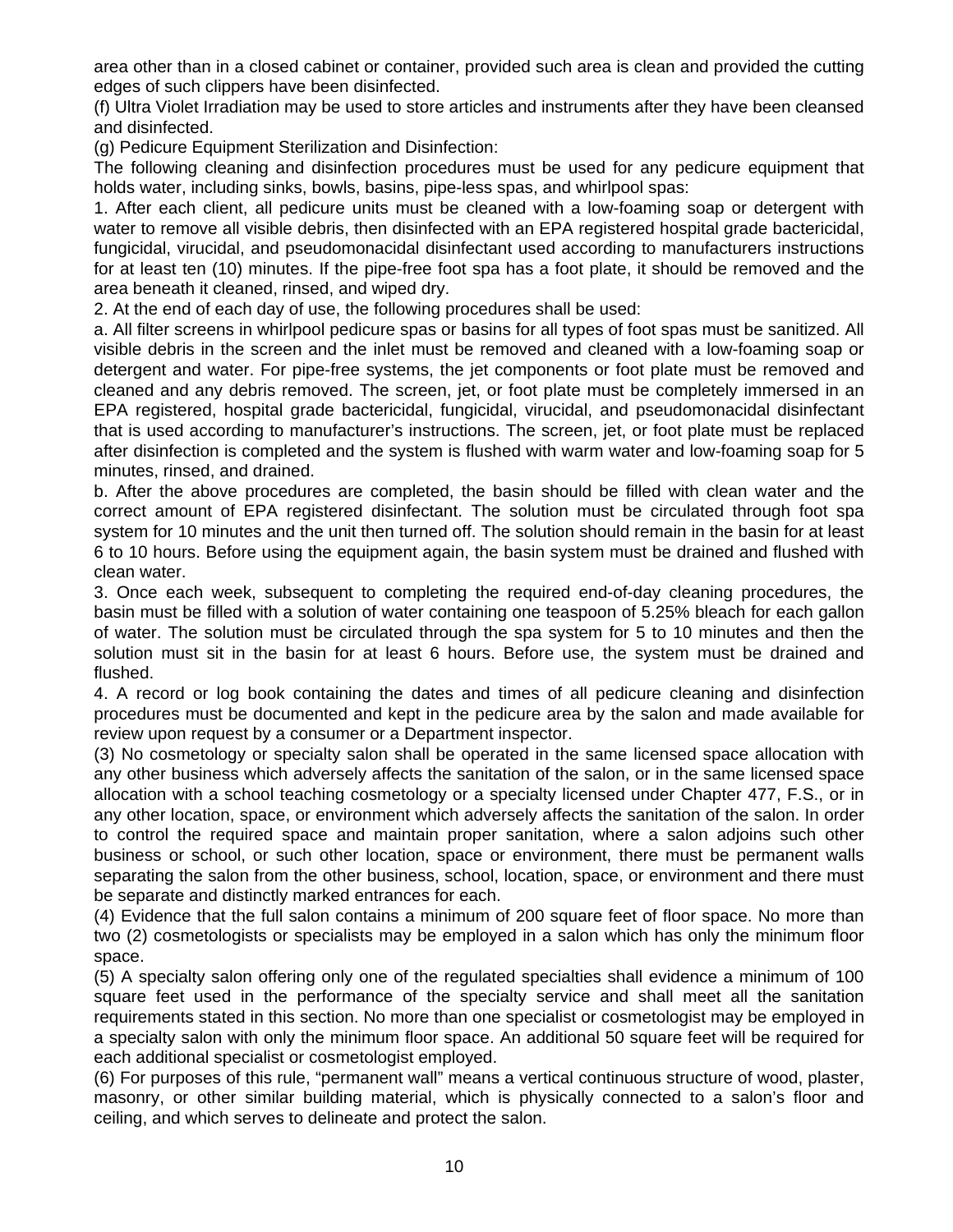The Board agreed to change the references in (1)(c)1. and (1)(c)2. from "closed container" and "waste receptacle" to "covered waste receptacle." The Board agreed that references to "sanitize" should be changed to "clean." They also agreed to add (2)(d)2.e. to also include the requirement to clean and disinfect shampoo bowls, neck rests, facial beds in between patrons.

## Rule 61G5-30.001, Florida Administrative Code – Disciplinary Guidelines The Board approved the following language:

The Board shall act in accordance with the following guidelines when it finds the enumerated violations in disciplinary cases. The Board shall impose a penalty within the range of each applicable disciplinary violation set forth below unless the Board finds an aggravating or mitigating circumstance, in which case the Board may deviate from the guideline penalty.

| (2) VIOLATION                                                                                                                                                                                         | PENALTY RANGE                                                                                                                                                                                                                                                                                                                       |
|-------------------------------------------------------------------------------------------------------------------------------------------------------------------------------------------------------|-------------------------------------------------------------------------------------------------------------------------------------------------------------------------------------------------------------------------------------------------------------------------------------------------------------------------------------|
| (a) Unlicensed cosmetology or specialty<br>practice. (477.0265(1)(a) or 477.029(1)(a),<br>F.S.                                                                                                        | For an individual who was never licensed, a fine of<br>\$500. For a licensee or registrant who fails to<br>properly renew, a fine of \$50 for every month or<br>partial month during which the individual was<br>unlicensed or unregistered, up to a maximum of<br>\$500.                                                           |
| (b) Unlicensed Salon and Delinquent Salon<br>License. (477.0265(1)(b)1. or 477.029(1)(b),<br>F.S.                                                                                                     | For a salon which has never been licensed, or for<br>which the salon license has expired, a fine of \$500.<br>For a salon license which has become delinquent, a<br>fine of \$50 for every month or partial month of<br>delinquency during which the salon has operated, up<br>to a total of \$500.                                 |
| (c) Permitting a person without a license or<br>registration, unless exempt, to perform<br>cosmetology services or any specialty in a<br>salon. (477.0265(1)(b)2., F.S.)                              | For a violation involving a person who was never<br>licensed or registered in Florida, a fine of \$250 to<br>\$500. For a violation involving a person who failed to<br>properly renew or whose exemption has terminated,<br>a fine of \$50 for every month or partial month during<br>which the violation took place, up to \$500. |
| (d) Permitting an employee to practice<br>cosmetology or a specialty without being duly<br>licensed, registered, or otherwise authorized.<br>$(477.0265(1)(d)$ or $477.029(1)(c)$ , F.S.)             | For employing a person who was never licensed or<br>registered in Florida, or who is not exempt, a fine of<br>\$250 to \$500. For employing a person who failed to<br>properly renew or whose exemption has terminated,<br>a fine of \$50 for every month or partial month during<br>which the person was employed, up to \$500.    |
| (e) Engage in willful or repeated violations of<br>Chapter 477, F.S., or any rule adopted by the<br>Board.<br>(477.0265(1)(c), F.S.)                                                                  | For a first offense, a fine of \$500. For a subsequent<br>offense, a fine of \$500 and suspension or revocation<br>of any license or registration issued pursuant to<br>Chapter 477, F.S.                                                                                                                                           |
| (f) Obtain or attempt to obtain a license or<br>registration for money, other than the required<br>fee, or any other thing of value or by<br>fraudulent misrepresentations.<br>(477.0265(1)(e), F.S.) | A fine of \$500 and denial or revocation of the license<br>or registration.                                                                                                                                                                                                                                                         |
| (g) Using or attempting to use a suspended or<br>revoked cosmetology license or specialty<br>registration to practice cosmetology or a<br>specialty. (477.0265(1)(f) or 477.029(1)(g),<br>F.S.        | A fine of \$500 and suspension for one year of any<br>license or registration issued pursuant to Chapter<br>477, F.S., or denial or revocation of license or<br>registration.                                                                                                                                                       |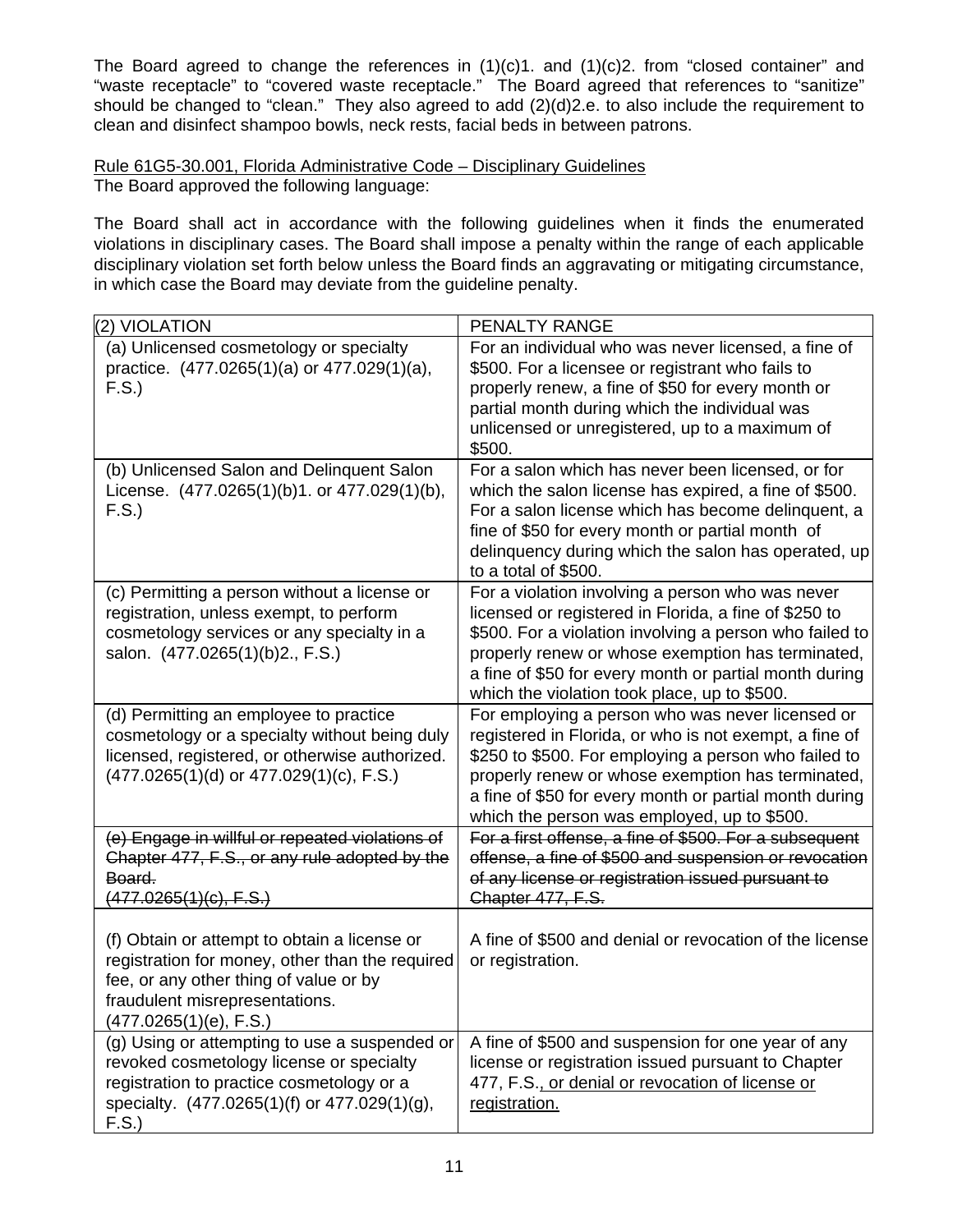| (h) Advertising or implying that skin care<br>services or body wrapping are related to<br>massage therapy, except as allowed by<br>statute. (477.0265(1)(g), F.S.)                                                  | A fine of \$100 to \$200 for the first offense; a fine of<br>\$500 for subsequent offenses.                                                                                                                                                                                                                                                                            |
|---------------------------------------------------------------------------------------------------------------------------------------------------------------------------------------------------------------------|------------------------------------------------------------------------------------------------------------------------------------------------------------------------------------------------------------------------------------------------------------------------------------------------------------------------------------------------------------------------|
| (i) Use or possess a product containing a<br>liquid nail monomer containing any trace of<br>methyl methacrylate (MMA). (477.0265(1)(h),<br>F.S.                                                                     | A fine of \$500 for the first offense; a fine of \$500<br>and/or suspension with a reinspection of the<br>premises prior to reinstatement of the license, or<br>revocation for a subsequent offense.                                                                                                                                                                   |
| (j) License or registration obtained by fraud or<br>false or forged evidence. $(477.028(1)(a))$ ,<br>477.028(2)(a) or 477.029(e), F.S.)                                                                             | A fine of \$500 and revocation of the salon license,<br>cosmetology license, or specialty registration.                                                                                                                                                                                                                                                                |
| (k) Guilty of fraud, deceit, gross negligence,<br>incompetency, or misconduct in practice or<br>instruction of cosmetology or specialty, or in<br>operation of the salon. (477.028(1)(b) or<br>477.028(2)(b), F.S.) | A fine of \$200 to \$500 and suspension or revocation<br>of the salon license, cosmetology license, or<br>specialty registration.                                                                                                                                                                                                                                      |
| (I) License or registration holder is guilty of<br>aiding, assisting, procuring, or advising any<br>unlicensed person to practice as a<br>cosmetologist. (477.028(1)(c), F.S.)                                      | A fine of \$250 for the first offense. A fine of \$500 and<br>revocation or suspension of salon license,<br>cosmetology license, or specialty registration for a<br>subsequent offense.                                                                                                                                                                                |
| (m) Present license of another as his or her<br>own license. (477.029(1)(d), F.S.)                                                                                                                                  | A fine of \$500 and a reprimand for the first offense.<br>A fine of \$500 and refusal to certify for licensure for a<br>subsequent offense.                                                                                                                                                                                                                            |
| (n) Impersonate any other licenseholder of<br>like or different name. $(477.029(1)(f), F.S.)$                                                                                                                       | A fine of \$500 and a 6 month suspension of any<br>other license or registration held pursuant to Chapter<br>477, F.S.                                                                                                                                                                                                                                                 |
| (o) Violate or refuse to comply with:                                                                                                                                                                               |                                                                                                                                                                                                                                                                                                                                                                        |
| 1. Any provision of Chapter 455, F.S., or final<br>order of the Board or the Department;                                                                                                                            | A fine of \$500 and suspension, revocation, or refusal<br>to certify to the department for licensure.                                                                                                                                                                                                                                                                  |
| 2. Any provision of Chapter 477, F.S., or a<br>rule of the Board or the Department except as<br>otherwise provided;                                                                                                 | A fine of \$100 to \$200 for the first violation. A fine of<br>\$300 to \$500 for a subsequent violation. A fine of<br>\$500 and suspension or revocation of license or<br>registration for a refusal to comply.                                                                                                                                                       |
| 3. Salon requirements subsections 61G5-<br>20.002(2)-(6), F.A.C., relating to sanitation<br>and safety; or                                                                                                          | A fine of \$50 per violation for less than three<br>violations. A fine of \$250 for three to four violations.<br>A fine of \$500 for five or more violations, and<br>suspension of the license with a reinspection prior to<br>reinstatement of the license. A fine of \$250 for a<br>salon operating without sterilization equipmentproper<br>disinfection practices. |
| 4. Display of documents Rule 61G5-20.004,<br>F.A.C., relating to display of licenses and<br>inspection sheets. (477.029(1)(h)-(i), F.S.)                                                                            | A fine of \$100 for each violation for the first offense.<br>A fine of \$200 to \$300 for each subsequent offense.                                                                                                                                                                                                                                                     |

(3) When the Board finds that any person licensed or registered under Chapter 477, F.S., has committed any of the acts set forth in Section 477.028, F.S., it is recommended that the Board issue a final order imposing a revocation of the license or registration involved in any such violation.

(4) Based upon consideration of the following factors, the Board may impose disciplinary action other than the penalties recommended above:

(a) The danger to the public;

(b) The length of time since date of violation;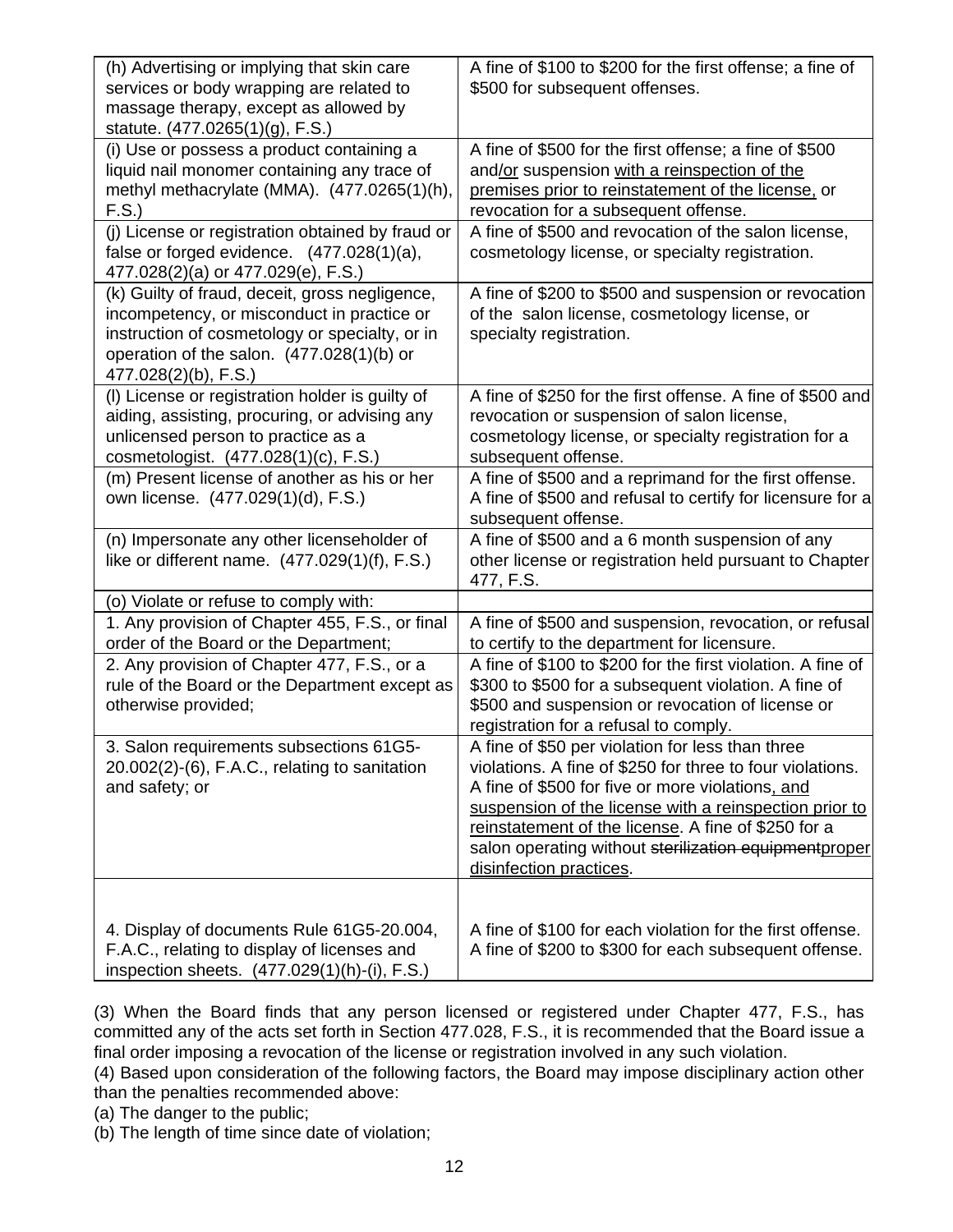- (c) The number of complaints filed against the licensee;
- (d) The length of time licensee or registrant has practiced;
- (e) The actual damage, physical or otherwise, caused by the violation;

(f) The deterrent effect of the penalty imposed;

(g) The effect of the penalty upon the licensee's or registrant's livelihood;

(h) Any efforts for rehabilitation;

(i) The actual knowledge of the licensee or registrant pertaining to the violation;

(j) Attempts by licensee or registrant to correct or stop violations or refusal by licensee or registrant to correct or stop violations;

(k) Related violations against a licensee or registrant in another state including findings of guilt or innocence, penalties imposed and penalties served;

(l) Actual negligence of the licensee or registrant pertaining to any violations;

(m) Penalties imposed for related offenses under subsection (1) above;

(n) Any other mitigating or aggravating circumstances.

(5) Penalties imposed by the Board pursuant to Rule 61G5-30.001, F.A.C., may be imposed in combination or individually but may not exceed the limitations enumerated below:

(a) Issuance of a reprimand or censure.

(b) Imposition of an administrative fine not to exceed \$500 for each count or separate offense.

(c) Placement on probation for a period of time and subject to such reasonable conditions as the Board may specify.

(d) Revocation or suspension of any license or registration issued pursuant to Chapter 477, F.S.

(e) Refusal to certify to the Department an applicant for licensure or registration.

(6) The provisions of subsections (1) through (5) above shall not be construed so as to prohibit civil action or criminal prosecution as provided for in Section 477.0265(2) or Section 477.031, F.S., and the provisions of subsections (1) through (5) above shall not be construed so as to limit the ability of the Board to enter into binding stipulations with accused parties as per Section 120.57(3), F.S.

(7) In every case the Board imposes a monetary fine, it shall also suspend the Respondent's license(s). However, to enable the Respondent to pay the fine, the suspension shall be stayed for the time period specified in the Board's final order in accordance with Rule 61G5-17.016, F.A.C. If the fine is paid within that time period, the suspension shall not take effect; if the fine is not paid within that time period, then the stay shall expire and the suspension shall take effect. Thereafter, upon payment of the fine, the suspension shall be lifted.

No workshop comments were received.

## Rule 61G5-20.0015, Florida Administrative Code – Performance of Cosmetology or Specialty Services Outside a Licensed Salon

The Board approved the draft language and they agreed that there would be no negative impact on small business nor would there likely be any increase in regulatory costs in excess of \$200,000 in the aggregate within one year after implementation.

(1) Cosmetology or specialty services may be performed by a licensed cosmetologist or specialist in a location other than a licensed salon, including a hospital, nursing home, residence, or similar facility, when a client for reasons of ill health is unable to go to a licensed salon. The following procedure shall be followed:

(a) Arrangements shall be made through a licensed salon.

(b) Information as to the name of the client and the address at which the services are to be performed shall be recorded in the appointment book.

(c) The appointment book shall remain at the salon and be made available upon request to any investigator or inspector of the Department.

(2) When cosmetology or specialty services are performed in a location other than a licensed salon, such services may lawfully be performed only upon clients, residents, or patients, who for reasons of ill health are unable to visit a licensed salon. Such services are not to be performed upon employees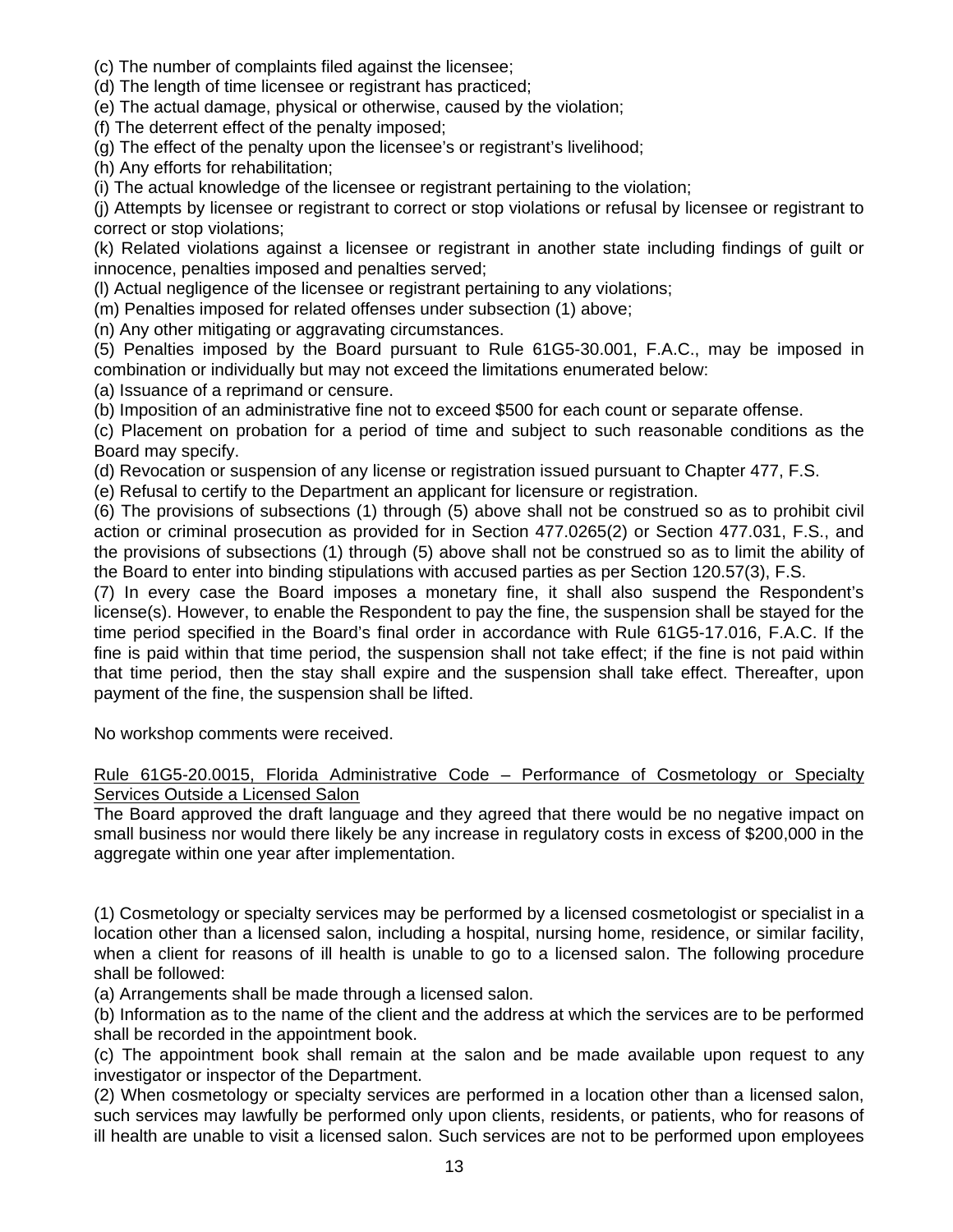or persons who do not reside in the facility, or any other non-qualified persons.

(3) Cosmetology services may only be performed in a photography studio salon subject to the following requirements:

(a) Only hair-arranging services and the application of cosmetic products may be performed in a photography studio salon; and, may only be performed for the purpose of preparing a model or client of the photography studio for a photographic session. Shampooing the hair, hair cutting, hair coloring, permanent waving of the hair, hair relaxing, removing of hair, manicuring, pedicuring, and the performance of any other service defined as cosmetology may not be performed in a photography studio salon.

(b) All hair-arranging services and applications of cosmetic products to be performed in the photography studio salon shall be performed by a licensed Florida cosmetologist or under the supervision of a licensed cosmetologist employed by the salon. "Under the supervision of a licensed cosmetologist" shall mean that an individual who then holds a current, active Florida license as a cosmetologist shall be physically present at the photography studio salon at all times when hairarranging services or applications of cosmetic products are being performed.

(c) When performing hair-arranging services, the photography studio salon shall use either disposable hair-arranging.

The Board agreed to remove section (1)(a) as it repeats the statute. They also agreed that (1)(b) and (1)(c) will be moved under a new subsection (4) where special events will be defined as weddings, fashion shows, and other events as approved by the Board.

## Rule 61G5-18.007, Florida Administrative Code – Endorsement of Cosmetologists

The Board approved the draft language and they agreed that there would be no negative impact on small business nor would there likely be any increase in regulatory costs in excess of \$200,000 in the aggregate within one year after implementation.

The Department of Business and Professional shall issue a license to an applicant without examination who:

(1) Makes application and pays to the Department the fee specified in Rule 61G5-24.002, F.A.C.;

(2) Demonstrates that the applicant has completed a board approved HIV/AIDS course; and

(3) Demonstrates that the applicant is currently licensed to practice cosmetology under the law of another state, having ;

(4) Demonstrates that the applicant has completed at least 1200 cosmetology school or program hours substantially similar to, equivalent to, or greater than the qualifications required of applicants from this state;, and passage of a written examination.

(5) Demonstrates that the applicant has passed a written licensure examination to obtain a license substantially similar to, equivalent to, or greater than the qualifications required of applicants from this state; and

(6) Demonstrates that the applicant has completed a board approved HIV/AIDS course.

## Rule 61G5-32.001, Florida Administrative Code – Continuing Education

The Board approved the draft language and they agreed that there would be no negative impact on small business nor would there likely be any increase in regulatory costs in excess of \$200,000 in the aggregate within one year after implementation.

(1) Prior to the expiration of each biennial licensure period, and as a condition for renewal of their cosmetology license or specialty registration, all licensed cosmetologists and registered specialists shall complete a minimum of sixteen (16) hours of continuing education which shall include, at a minimum, all of the following subjects as they relate to the practice of cosmetology:

(a) A minimum of two (2) hours of instruction regarding HIV/AIDS and other communicable diseases which shall consist of:

1. Education on the modes of transmission, infection control procedures, clinical management, and prevention of HIV and AIDS; and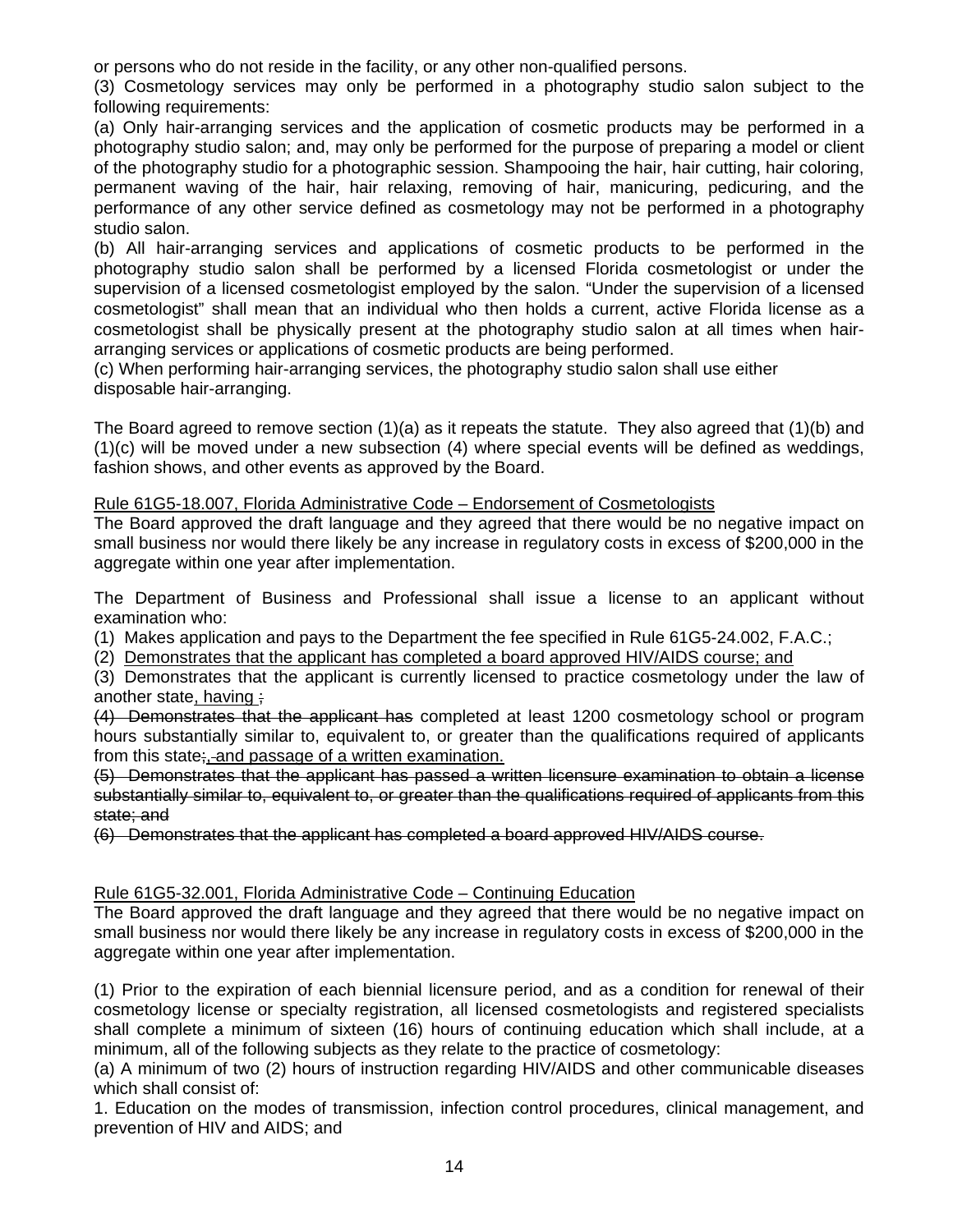2. Discussion of attitudes towards HIV and AIDS as well as appropriate behavior in dealing with persons who may have the virus or syndrome.

(b) A minimum of three (3) hours of instruction regarding sanitation and sterilization which shall consist of instruction regarding:

1. Universal sanitation and sterilization precautions;

2. How to distinguish between disinfectants and antiseptics; and

3. How to sanitize hands and disinfect tools used in the practice of cosmetology.

(c) A minimum of one (1) hour of instruction regarding Occupational Safety and Health Administration regulations.

(d) A minimum of one (1) hour of instruction regarding issues of workers' compensation as they pertain to Florida law.

(e) A minimum of two (2) hours of instruction regarding state and federal laws and rules as they pertain to cosmetologists, cosmetology, salons, specialists, specialty salons, and booth renters; specifically including but not limited to Chapter 477, F.S., and the Rules of the Board. At a minimum this instruction shall include the following:

1. The laws and rules of the Board that protect the health, safety, and welfare of the consumer;

2. The laws and rules of the Board that determine where and when individuals may legally practice cosmetology and specialties;

3. The functions of the Board of Cosmetology, how its members are appointed, and their duties;

4. The laws and rules of the Board which specify prohibited conduct, and the penalties for failure to follow the laws and rules;

5. Salon requirements and inspections; and

6. The dates, fees, and requirements for renewal of cosmetology licenses, salon licenses, and specialty registrations.

(f) A minimum of two (2) hours of instruction regarding chemical makeup as it pertains to hair, skin, and nails.

(g) A minimum of one (1) hour of instruction regarding environmental issues.

(h) A minimum of four (4) hours of continuing education to be composed of additional instruction in any of the subjects set forth above or such other subject or subjects as the licensee may choose provided that the subject or subjects chosen relate to the practice of cosmetology and serve to ensure the protection of the public; and, provided that the course in which such subjects are taught has been approved by the Board prior to its being taught for continuing education purposes, and provided the licensee or registrant has not previously taken the course during the current licensure period.

(2) Home study courses, video courses, and courses which are given at cosmetology conferences may be counted toward the required hours of continuing education provided that, prior to their being taught, they have been approved by the Board as including instruction in subjects as set forth by this rule and as complying with all other requirements as set forth in this rule.

(3) All continuing education home study courses shall include a written post-course examination which must be graded by the course provider. Post-course examinations may be open-book examinations. In order to receive continuing education credit for the course, licensees or registrants must achieve a 75% passing score on all post-course examinations.

(4) All licensees and registrants who successfully complete a continuing education course shall be provided with a certificate of completion by the provider of the continuing education course which shall indicate the provider's name and provider number, the course title and course number, the licensee's or registrant's name and license or registration number, the date the course was completed, and the total number of hours successfully completed in each subject covered by the continuing education course. All licensees and registrants shall retain the certificate of completion for all continuing education courses successfully completed by the licensee or registrant for a period of not less than three (3) years following the first license or registration renewal following the completion of the course.

(5) Licensees holding two or more licenses subject to the HIV/AIDS education course requirement shall present all license numbers to the provider of such course.

(6) PROVIDER APPROVAL AND REQUIREMENTS.

(a) All providers of continuing education courses must be approved by the Board prior to offering continuing education courses. All individuals or organizations seeking to be approved as a continuing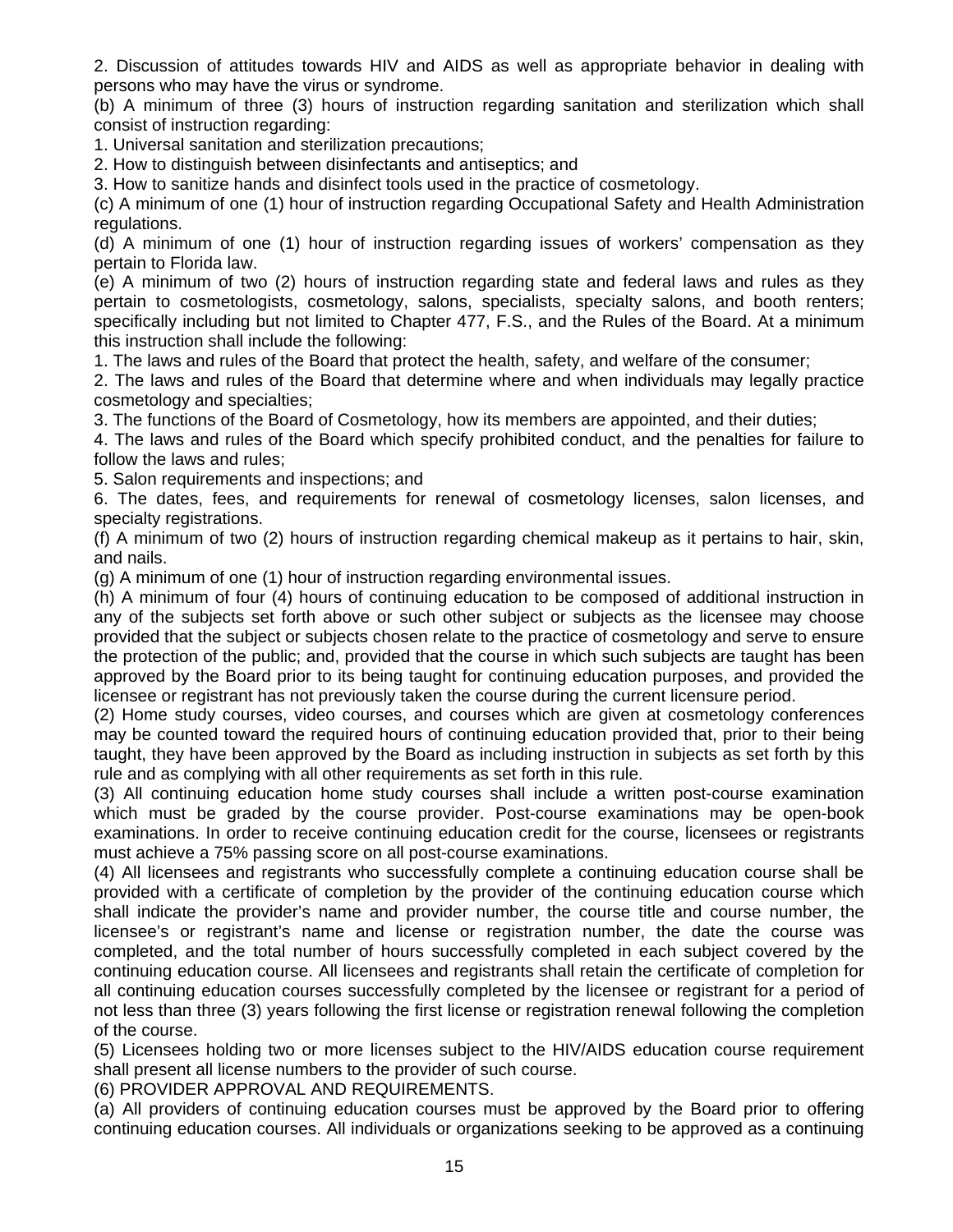education provider shall submit to the Department, or if the Department shall contract with a private entity to administer the continuing education program then to such private entity, no later than 60 days prior to the next scheduled Board meeting at which the application is to be considered for approval. A complete application for continuing education provider status shall consist of the following items and information:

1. A completed application on Form DBPR COSMO 10, Cosmetology Continuing Education Provider Approval/Renewal Application, which is hereby incorporated by reference, effective 3-25-99, copies of which may be obtained from the Board office, or if the Department shall contract with a private entity to administer the continuing education program then from such private entity;

2. A fee of \$250; and

3. A sample copy of the certificate of completion which the provider shall supply to all licensees or registrants who successfully complete courses given by the provider. The certificate of completion shall indicate on its face areas for the inclusion of the information as required by paragraph (6)(d) of this rule.

(b) Upon approval by the Board of the individual or organization as a continuing education provider, a continuing education provider number will be assigned to the provider; and, shall be included in all future correspondence or submissions by the provider to the Board, the Department, or any private entity contracted with by the Department to administer the continuing education program.

(c) Once the Department shall contract with a private entity to administer the continuing education program, then for each continuing education course taught, all continuing education providers shall submit to such private entity, a list of all attendees successfully completing the continuing education course within 21 days of the completion of the course. The list shall include the provider's name and provider number, the course title and course number, the licensee's or registrant's name and license or registration number, the date the course was completed, and the total number of hours successfully completed in each subject covered during the continuing education course. For home study courses offered by a continuing education provider, the provider shall supply the name and license or registration number for each individual successfully completing the course within 21 days following the determination by the provider that the individual has successfully completed the home study course together with the provider's name and provider number, the home study course title and course number, and the date the course was completed. All lists and information shall be provided to the private entity in such form as determined by private entity.

(d) All continuing education providers shall provide a certificate of completion to all licensees and registrants who successfully complete a continuing education course which shall indicate on the certificate's face the provider's name and provider number, the course title and course number, the licensee's or registrant's name and license or registration number, the date the course was completed, and the total number of hours successfully completed in each subject covered by the continuing education course.

(e) Continuing education providers shall electronically provide to the Department the list of attendees at each of its offered courses within 30 business days of the completion of the course. However, the continuing education provider shall electronically report to the Department completion of a licensee's course within 10 business days beginning on the 30th day before the renewal deadline or prior to the renewal date, whichever occurs sooner. For home study courses, the provider shall electronically supply the list of those individuals successfully completing the course by the 5th of the month following the calendar month in which the provider received documentation and was able to determine the successful completion of the course by the individual. This list shall include the provider's name and provider number, the name and license or registration number of the attendee, the date the course was completed, and the course number. All documents from the provider shall be submitted electronically to the Department and must be in a form as agreed to by the Department with the provider. Failure to comply with the time and form requirements will result in disciplinary action taken against the provider and the course approval. Each continuing education provider shall maintain records of attendance or completion for all continuing education courses offered or taught by the provider for a period of not less than four years following the offering of each course or the receipt of documentation of completion of a home study course. Upon request, these records shall be made available for inspection by the Department or its agent, or the private entity contracted with by the Department to administer the continuing education program at such reasonable time and location as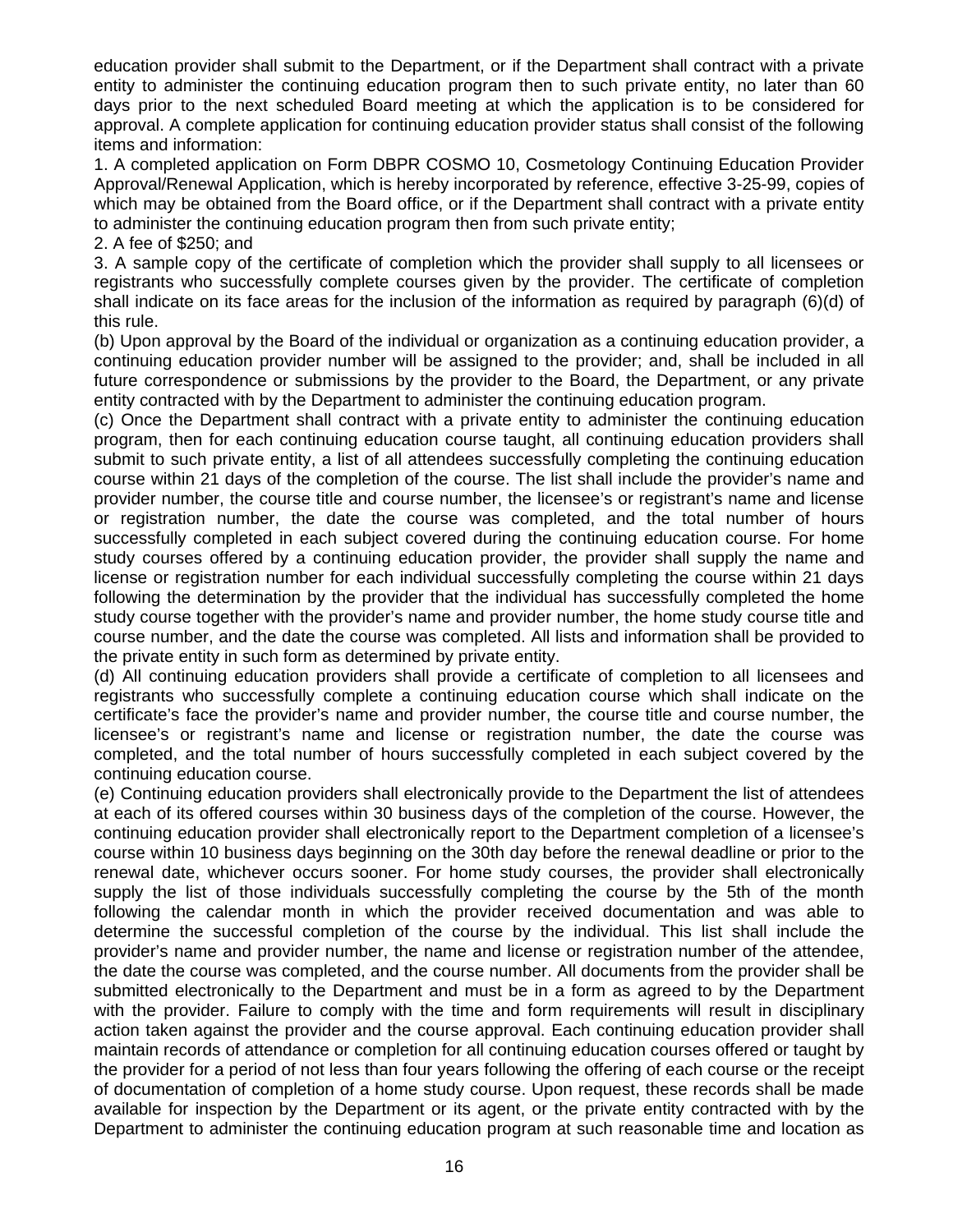determined by the Department or its agent, or the private entity. The list of attendees submitted electronically to the Department shall not include the names of applicants taking the course for initial licensure pursuant to Rule 61G5-18.011, F.A.C.

(f) If the Department contracts with a private entity to administer the continuing education program, all continuing education providers shall submit all required forms and information, and shall pay all required fees directly to the private entity.

(g) Approval as a continuing education provider shall be valid through May 31, 2003 for any providers approved prior to March 1, 2003. Thereafter, approval as a continuing education provider shall be valid through May 31 of odd numbered years for all providers. After the expiration of a continuing education provider's approval, the provider shall not offer or teach any continuing education courses for credit toward the required hours of continuing education until the provider has renewed its approval as a continuing education provider.

(h) Any substantive changes regarding the information contained in the provider's application for approval, or previously submitted by the provider to the Department or to a private entity contracted with by the Department to administer the continuing education program, shall be filed with the Department, or if the Department shall contract with a private entity to administer the continuing education program then with such private entity, within 30 days of the change occurring.

(i) At any time, the Board shall recommend to the Department to revoke its approval of a continuing education provider if it finds that such approval is sought or was received by fraud or misrepresentation by the provider, the provider has failed to adhere to the standards and other requirements as set forth in this rule or Rule 61-6.015, F.A.C., or that the provider has engaged in fraudulent behavior relating to the provision of continuing education. Before requesting that the Department revoke a provider's continuing education approval, the Board shall give the provider notice and an opportunity to be heard. If the approval of a provider is revoked, the continuing education provider shall thereafter be barred from presenting any continuing education courses to licensees or registrants for credit unless the provider demonstrates to the Board that the provider has been sufficiently rehabilitated to be trusted to provide such courses to licensees or registrants in the future. Revocation of a continuing education provider's approval shall also operate as a revocation of all previously approved continuing education courses for all future offerings by the provider.

(j) For purposes of Section 455.2178, F.S., Chapter 477, F.S., and the rules adopted by the Board, the term "continuing education provider" shall mean any individual, organization, or other entity who offers or teaches: (1) courses for purposes of fulfilling the requirements of license renewal which has been submitted to and approved by the board for such purposes; or (2) an HIV/AIDS education course for purposes of fulfilling the requirements of initial licensure or license renewal which has been submitted to and approved by the Board for such purposes, or which has been approved for these purposes by rule of the Board. All continuing education providers shall comply with all provisions and requirements of this rule, and Section 455.2178 F.S., for the purpose of monitoring continuing education compliance. Failure to comply with such provisions and requirements by any continuing education provider shall be grounds for the suspension or revocation of the continuing education course approval.

(7) COURSE APPROVAL AND REQUIREMENTS.

(a) Except as noted below, all proposed continuing education courses, including those courses which are to be taught at cosmetology conferences, home study, and video courses, must be approved by the Board prior to their being offered or taught for continuing education credit; and, may only be offered or taught by the continuing education provider submitting the course for approval.

(b) All continuing education courses shall comply with the requirements as set forth in this rule, including but not limited to those regarding the required subjects and topics to be included in the proposed course.

(c) Continuing education providers seeking approval of a continuing education course shall submit a complete application for continuing education course approval to the Department, or if the Department shall contract with a private entity to administer the continuing education program then to such private entity, no later than 60 days prior to the next scheduled Board meeting at which the course is to be considered for approval. A complete application for continuing education course approval shall consist of the following: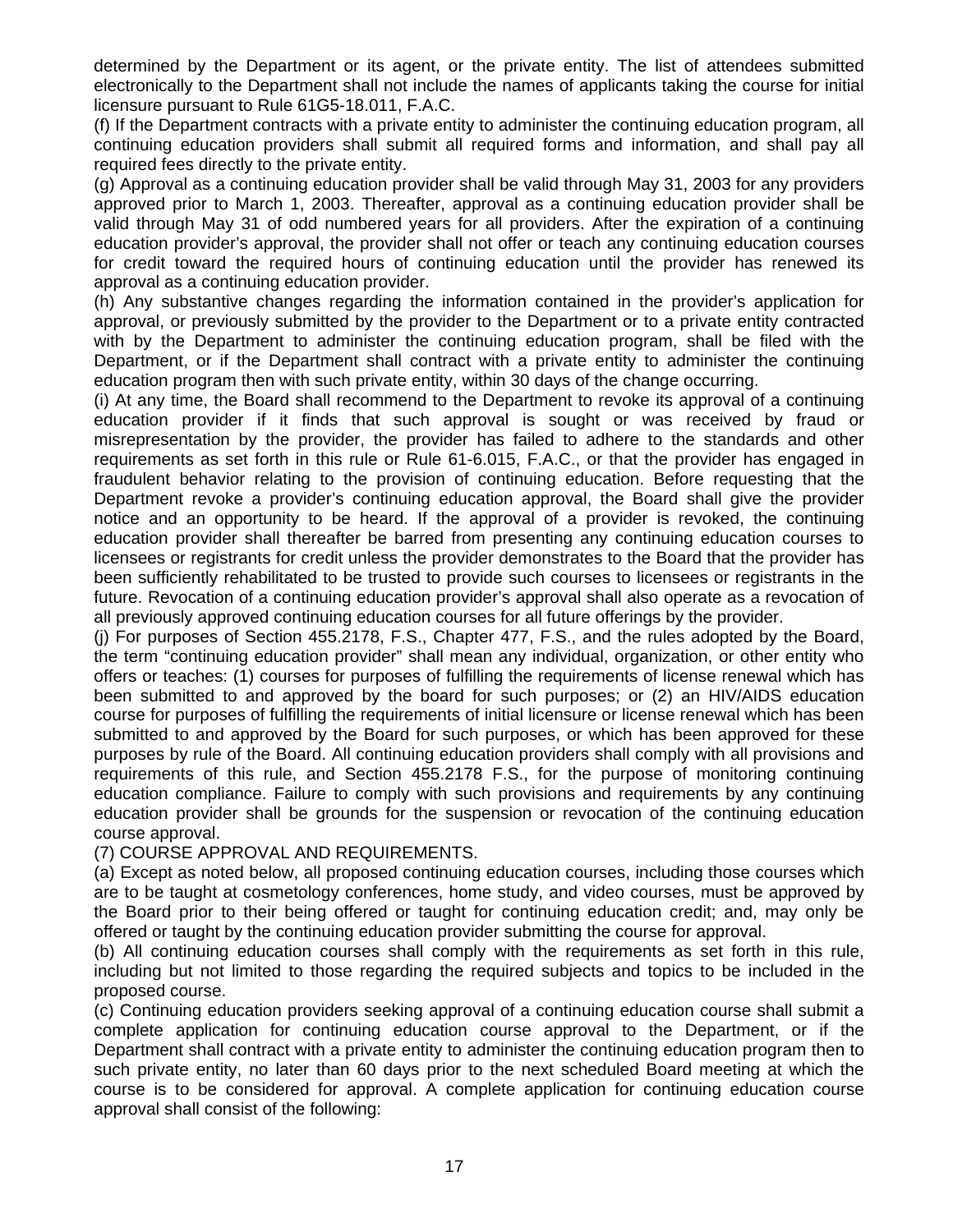1. A completed application on Form DBPR COSMO 9, Cosmetology Continuing Education Course Approval Application, which is hereby incorporated by reference, effective 3-25-99, copies of which may be obtained from the Board office, or if the Department shall contract with a private entity to administer the continuing education program then from such private entity;

2. If the Department shall contract with a private entity to administer the continuing education program, a fee in the amount of \$100;

3. A course outline which includes the subjects, topics, and subtopics to be presented in the course and a narrative summary of all areas to be covered in each subject, topic and subtopic, and a list of all reference and source materials including the publication date for each;

4. If the proposed continuing education course consist of a home study course, a copy of the written post-course examination which will be used to test licensees and registrants comprehension and understanding of the subjects, topics, and subtopics presented in the course;

5. Evidence of the method to be used by the attendees of the course for evaluation of the learning experience and instructional methods used in the course; and

6. Instructor resumes, if applicable, listing the instructor's educational qualifications or evidence of appropriate skills or knowledge in the subject matter of the course. Instructors must possess sufficient skills and knowledge in the subject areas being taught.

(d) Upon approval by the Board of a continuing education course, a continuing education course number will be assigned to the course; and, shall be included in all future correspondence or submissions by the continuing education provider to the Board, the Department, or any private entity contracted with by the Department to administer the continuing education program.

1. The continuing education course number and continuing education provider number shall be included in all advertisements, promotions, or other announcements concerning an approved course.

2. No course shall be advertised as an approved course until the course has been approved by the Board and received a course number.

3. A course shall not be offered or credit given for hours other than what was approved by the Board.

4. A course shall not be offered other than in the manner the Board initially approved the course material.

(e) All continuing education home study courses shall include a written post-course examination which must be graded by the course provider. Post-course examinations may be open-book examinations. In order to receive continuing education credit for the course, licensees or registrants must achieve a 75% passing score on all post-course examinations,

(f) All continuing education courses shall include a method to be used by the attendees of the course for evaluation of the learning experience and instructional methods used in the course.

(g) Upon the successful completion of a continuing education course all licensees and registrants shall receive a certificate of completion for the course which shall indicate on its face all information as required by paragraph (6)(d) of this rule. One hour of credit will be awarded for each 50 minute classroom hour or for each 50 minutes of home study material.

(h) Approval of a continuing education course shall be valid for a period of two years from the date of approval by the Board. After the expiration of a continuing education course approval, the course may not be offered or taught for credit toward the required hours of continuing education; and, must be again approved by the Board prior to its being offered or taught for continuing education credit. Applications for approval of a continuing education course shall be submitted to the Department, or if the Department shall contract with a private entity to administer the continuing education program then to such private entity; and, shall contain all of the items and information required for initial approval as a continuing education course as set forth in paragraph (7)(c) of this rule.

(i) Any substantive changes regarding the information contained in the provider's application for course approval, or previously submitted by the provider to the Department or to a private entity contracted with by the Department to administer the continuing education program, shall require that the course be resubmitted for approval in accordance with this rule.

(j) At any time, the Board shall request the Department revoke the provider's approval if it finds that such approval is sought or was received by fraud or misrepresentation by the provider, that the course which is being provided fails to cover the information required by statute or this rule or Rule 61-6.015, F.A.C., or otherwise fails to meet the requirements specified in this rule, that the course significantly varies from the course proposal that was approved by the Board, or that the course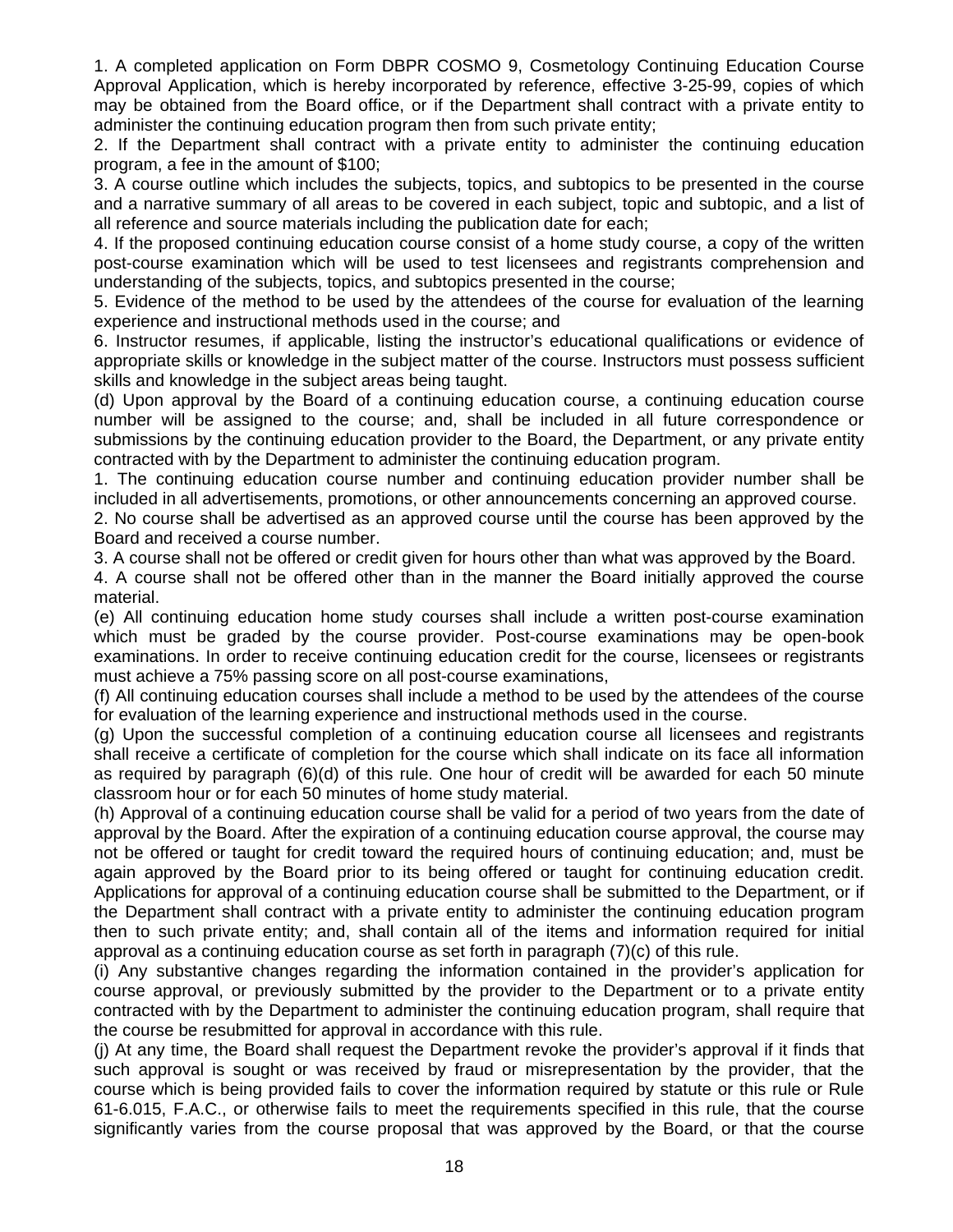provider has engaged in fraudulent behavior related to the provision of the course. Before the Board recommends that the Department revoke a continuing education provider, the Board shall give the course provider notice and an opportunity to be heard. If the Board denies or the Department revokes the approval of a continuing education provider because of the course provider's fraud or misrepresentation, then the continuing education provider shall thereafter be barred from presenting any continuing education courses to licensees or registrants for credit unless the provider demonstrates to the Board that the provider has been sufficiently rehabilitated to be trusted to provide such courses to licensees or registrants in the future.

(k) A course which constitutes a sales presentation or promotion will not be approved for continuing education credit.

(8) EFFECTIVE DATE – This rule shall apply to all licensed cosmetologists and registered specialists under Chapter 477, F.S.; and, shall not apply to any registered hair braiders or registered hair wrappers. Those licensees and registrants who are currently licensed or registered and whose license or registration is scheduled to expire on October 31, 1999, shall not be required to complete the continuing education requirement as set forth in this rule for the renewal of their current license or registration; but, shall be required to complete all continuing education requirements set forth in this rule as a condition of all renewals of their license or registration after November 1, 1999. Those licensees and registrants whose current license or registration is scheduled to expire on October 31, 2000, shall only be required to complete the HIV/AIDS continuing education requirement and six (6) hours of additional continuing education as a condition of renewing their current license or registration. The six (6) hours of additional continuing education shall be composed of such subject or subjects excluding HIV/AIDS as the licensee or registrant may choose provided they comply with all requirements as set forth by this rule. Those licensees and registrants whose license or registration shall expire after October 31, 2000, shall be required to complete and comply with all continuing education requirements as set forth in this rule as a condition for the renewal of their license or certificate.

The Board agreed to amend section (1)(b)1. to strike the current language and replace it with standard cleaning and disinfecting precautions, to add section (1)(b)3. to refer to infestation control, and to update section (6)(a)1. to reference the most current form number. The Board agreed that section (6)(c) should mirror section (6)(e). They agreed that the first sentence and the word "therefore" should be stricken in section  $(6)(g)$ . They also agreed that the reference in section  $(6)(i)$  to rule 61-60.015 should be replaced with section 455.2178, that a complete copy of the course as will be provided to the licensee should be required for submission with the course application, and to strike section (8).

Rule 61G5-30.006, Florida Administrative Code – Notice of Non Compliance (NNC)

The Board agreed that this rule should be opened for discussion at their January 2013 meeting. They also agreed that a violation of the special events allowance should be considered as an NNC on the first violation.

Rule 61G5-22.005, Florida Administrative Code – Sanitation and Sterilization The Board agreed that this rule should be opened for discussion at their January 2013 meeting. They also agreed that sterilization should be amended as this process is no longer the industry standard.

## **NEW BUSINESS**

## Petition for Waiver and Variance - LAKA USA, LLC.

After discussion, the Board denied the Petition for Variance and Waiver of Rules 61G5-20.002(5) and 61G5-20.002(6), Florida Administrative Code, because the request would impose a danger to the public.

Questions Regarding Hair Removal for Men – Joel Carney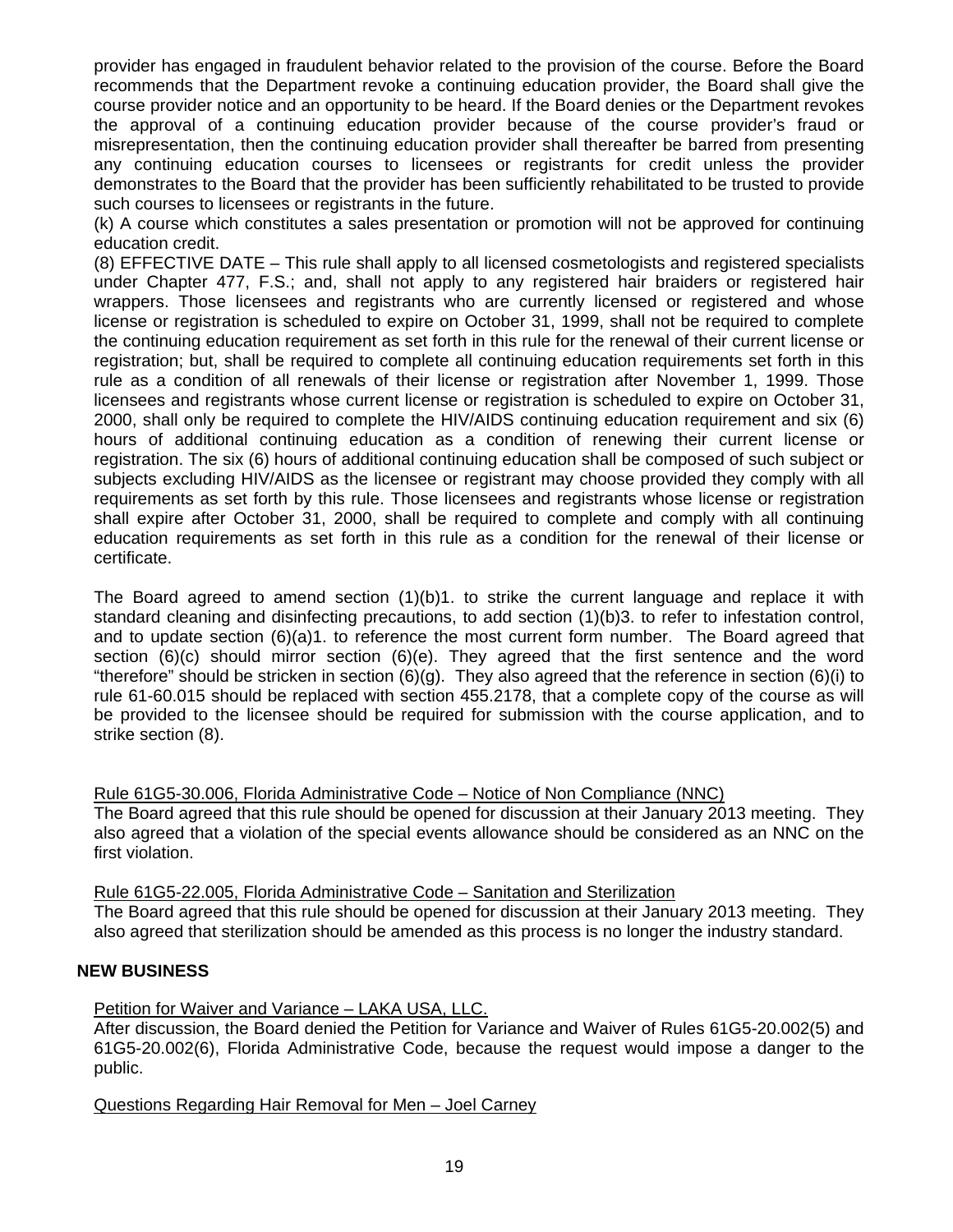Ms. Rachel Clark, Assistant Attorney General, advised the Board not to respond as he should seek legal counsel for assistance. Mr. Dolan will respond to Mr. Carney's email.

## **ADJOURNMENT**

There being no further business, the meeting was adjourned at approximately 11:30 a.m.

## **Tuesday, October 9, 2012**

The Board of Cosmetology meeting was called to order at approximately 9:00 a.m., by Ms. Myra Jowers, Chair.

#### **Board Members Present Communist Board Members Absent**

Myra Jowers, Chair **Music America Smith** Monica Smith Ginny Fincel, Vice Chair Chair Crystal Lackey Laurel Ritenbaugh Suzanne Wilhoite

## **Other Persons Present**

Robyn Barineau, Executive Director, Department of Business and Professional Regulation (DBPR) Rachel Clark, Assistant Attorney General, Office of the Attorney General (OAG) Doug Dolan, Assistant Attorney General, OAG Julie Rowland, Government Analyst, DBPR Lisa Beauchamp, Court Reporter Jessica Barfield Chris Calabucci, Elite CME Bonnie Poole, Florida Cosmetology Association

The meeting was opened with a roll call and a quorum was established. Chair Jowers excused the absences of Ms. Crystal Lackey and Ms. Monica Smith from the meeting.

#### **APPROVAL OF MINUTES**

Ms. Laurel Ritenbaugh moved to approve the minutes from the September 12, 2012, Board meeting. Ms. Suzanne Wilhoite seconded the motion and the motion passed unanimously.

#### **APPLICATIONS**

### **Licensure Applications**

#### Jessica Leigh Barfield

Ms. Jessica Barfield was present for the meeting and was sworn in by Ms. Lisa Beauchamp, Court Reporter. After review, Ms. Ritenbaugh moved to approve the application. Ms. Wilhoite seconded the motion and the motion passed unanimously.

#### Stacey Bogan

Ms. Bogan was not present for the meeting. After review, Ms. Ritenbaugh moved to approve the application. The Board also imposed probation on the license to run concurrent with her criminal probation. Ms. Wilhoite seconded the motion and the motion passed unanimously.

#### Angela Diard Calvin

Ms. Calvin was not present for the meeting. After review, Ms. Ritenbaugh moved to approve the application. Ms. Wilhoite seconded the motion and the motion passed unanimously.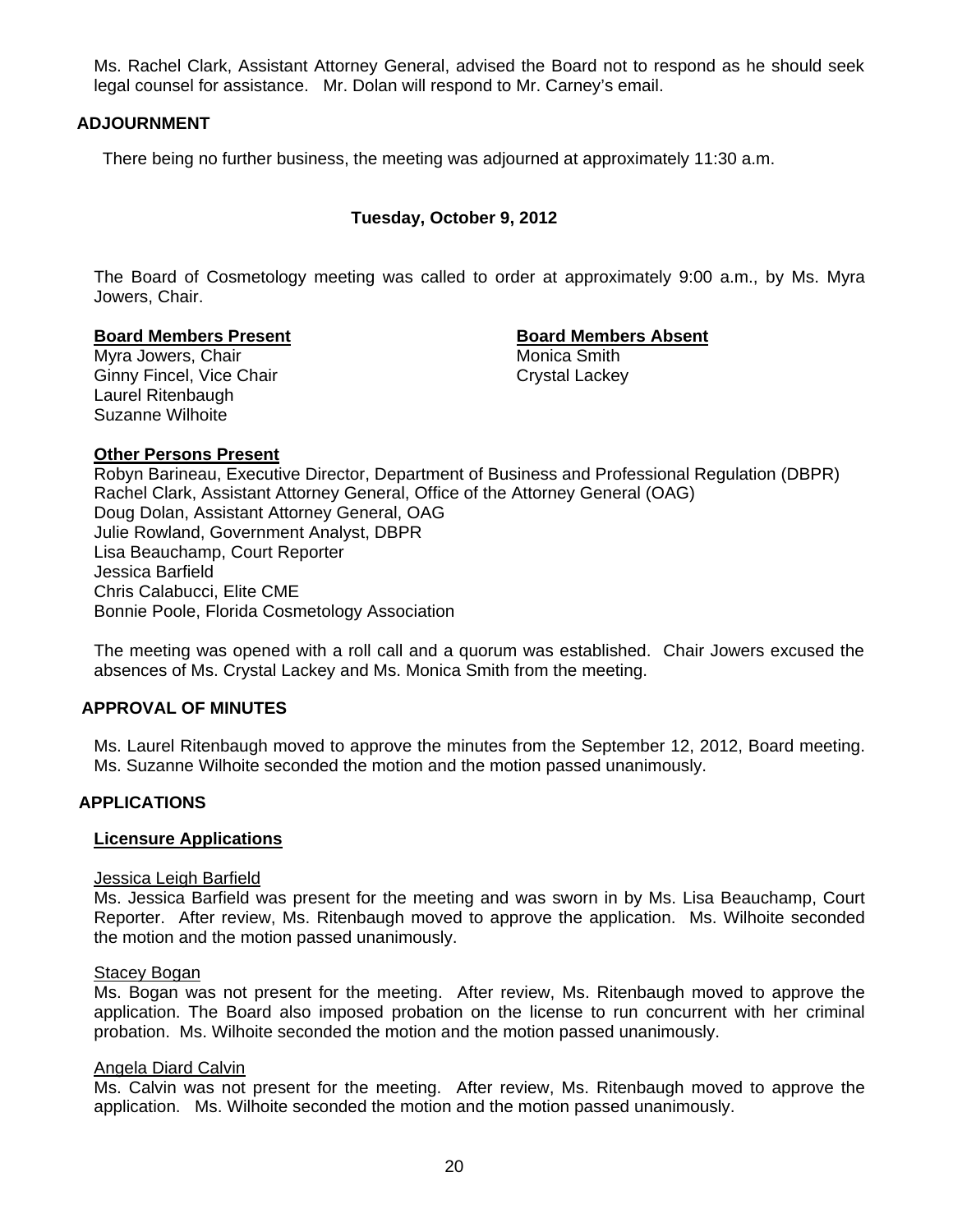### Donna Sue Demery

Ms. Demery was not present for the meeting. After review, Ms. Ritenbaugh moved to approve the application. The Board also imposed probation on the license to run concurrent with her criminal probation. Ms. Wilhoite seconded the motion and the motion passed unanimously.

### Lori Julian

Ms. Julian was not present for the meeting. After review, Ms. Ritenbaugh moved to approve the application. The Board also imposed probation on the license to run concurrent with her criminal probation. Ms. Wilhoite seconded the motion and the motion passed unanimously.

## Kristi King

Ms. King was not present for the meeting. After review, Ms. Ritenbaugh moved to approve the application. The Board also imposed probation on the license to run concurrent with her criminal probation. Ms. Wilhoite seconded the motion and the motion passed unanimously.

#### Lasheall M. Loman

Ms. Loman was not present for the meeting. After review, Ms. Ritenbaugh moved to approve the application. Ms. Wilhoite seconded the motion and the motion passed unanimously.

#### Kimberlee F. Mercado

Ms. Mercado was not present for the meeting. After review, Ms. Ritenbaugh moved to deny the application based on the noted criminal history. Ms. Wilhoite seconded the motion and the motion passed unanimously.

#### Scarlet Regaldo

Ms. Regaldo was not present for the meeting. After review, Ms. Ritenbaugh moved to approve the application. The Board also imposed probation on the license to run concurrent with her criminal probation. Ms. Wilhoite seconded the motion and the motion passed unanimously.

### Linda Schrenko

Ms. Schrenko was not present for the meeting. After review, Ms. Ritenbaugh moved to approve the application. The Board also imposed probation on the license to run concurrent with her criminal probation. Ms. Wilhoite seconded the motion and the motion passed unanimously.

#### Mayra Sepulveda

Ms. Sepulveda was not present for the meeting. After review, Ms. Ritenbaugh moved to approve the application. The Board also imposed probation on the license to run concurrent with her criminal probation. Ms. Wilhoite seconded the motion and the motion passed unanimously.

#### Stephanie Smith

Ms. Smith was not present for the meeting. After review, Ms. Ritenbaugh moved to approve the application. The Board also imposed probation on the license to run concurrent with her criminal probation. Ms. Wilhoite seconded the motion and the motion passed unanimously.

#### **OLD BUSINESS**

#### **Criminal Offense Guidelines**

The Board approved the updated list of criminal history that can be approved by the Department without Board approval.

#### **OTHER BUSINESS**

## **Executive Director's Report**

#### Financial Report for Year Ending June 2012